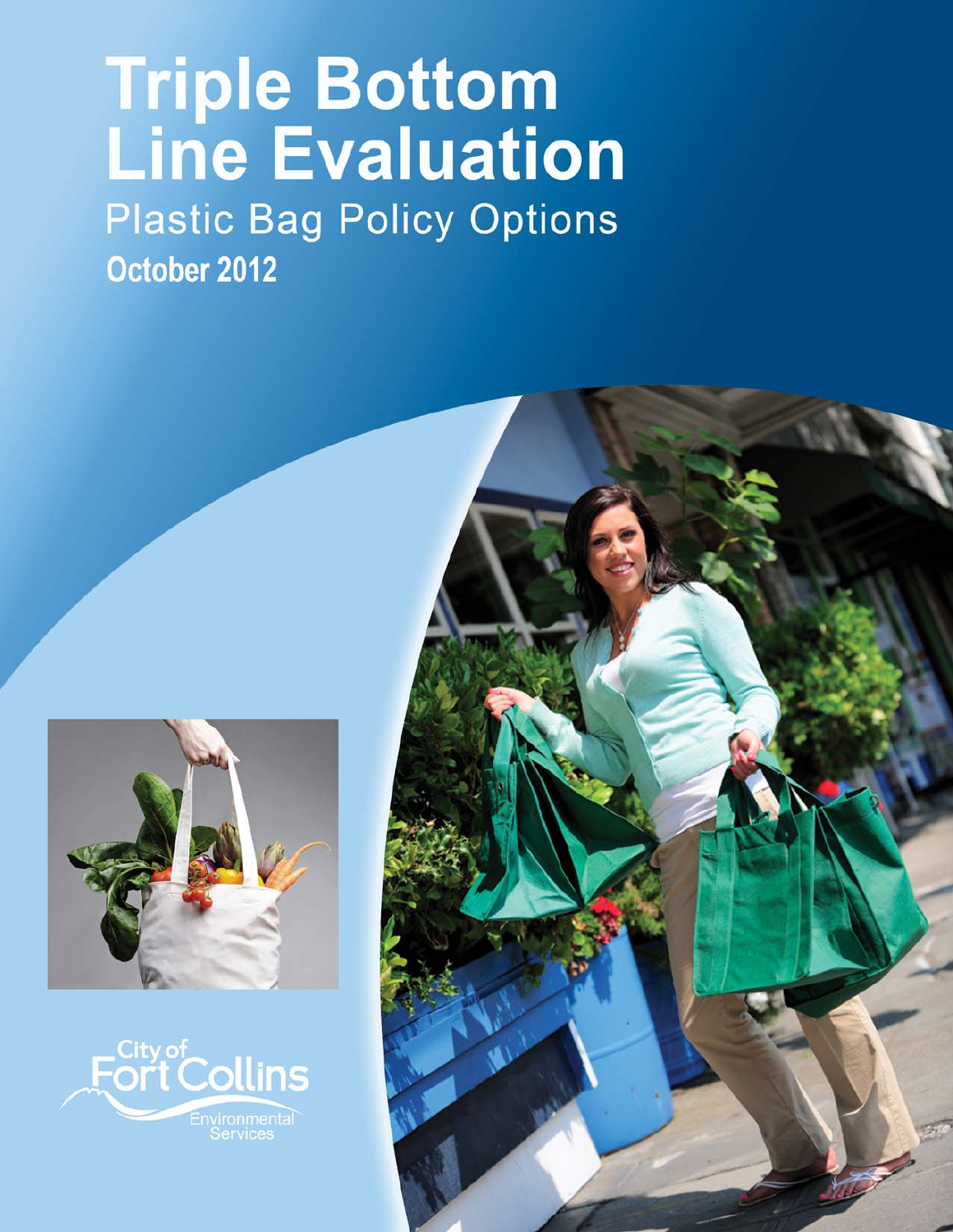

Prepared for City of Fort Collins by Brendle Group, Inc.



www.BrendleGroup.com October 2012

The contents of this report are offered as guidance only. Brendle Group, Inc. and all sources referenced in this report do not: (a) make any warranty or representation, expressed or implied, with respect to the accuracy, completeness, or usefulness of the information contained in this report, or that the use of any information, apparatus, method, or process disclosed in this report may not infringe on privately owned rights; or (b) assume any liabilities with respect to the use of, or for damages resulting from the use of, any information, apparatus, method or process disclosed in this report. Reference herein to any specific commercial product, process, or service by trade name, trademark, manufacturer, or otherwise does not necessarily constitute or imply its endorsement, recommendation, or favoring by Brendle Group, Inc.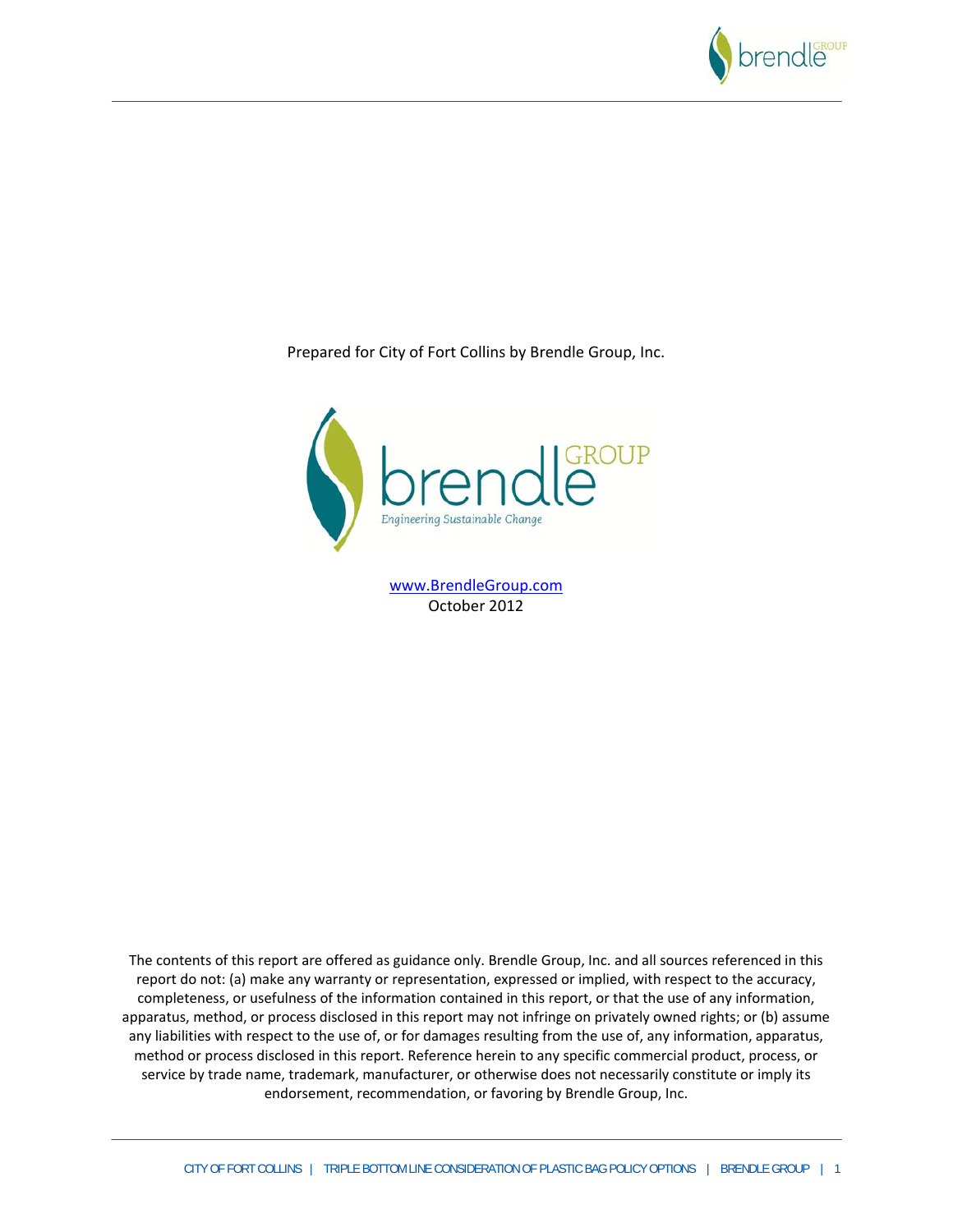

## **Contents**

| TBL Evaluation: General Policy Aim of Reducing Consumption of Single-Use Plastic Bags  9 |      |
|------------------------------------------------------------------------------------------|------|
|                                                                                          |      |
|                                                                                          |      |
|                                                                                          |      |
|                                                                                          |      |
|                                                                                          |      |
|                                                                                          |      |
|                                                                                          |      |
|                                                                                          |      |
|                                                                                          |      |
|                                                                                          |      |
|                                                                                          |      |
|                                                                                          | . 12 |
|                                                                                          |      |
|                                                                                          |      |
|                                                                                          |      |
|                                                                                          |      |
|                                                                                          |      |
|                                                                                          |      |
|                                                                                          |      |
|                                                                                          |      |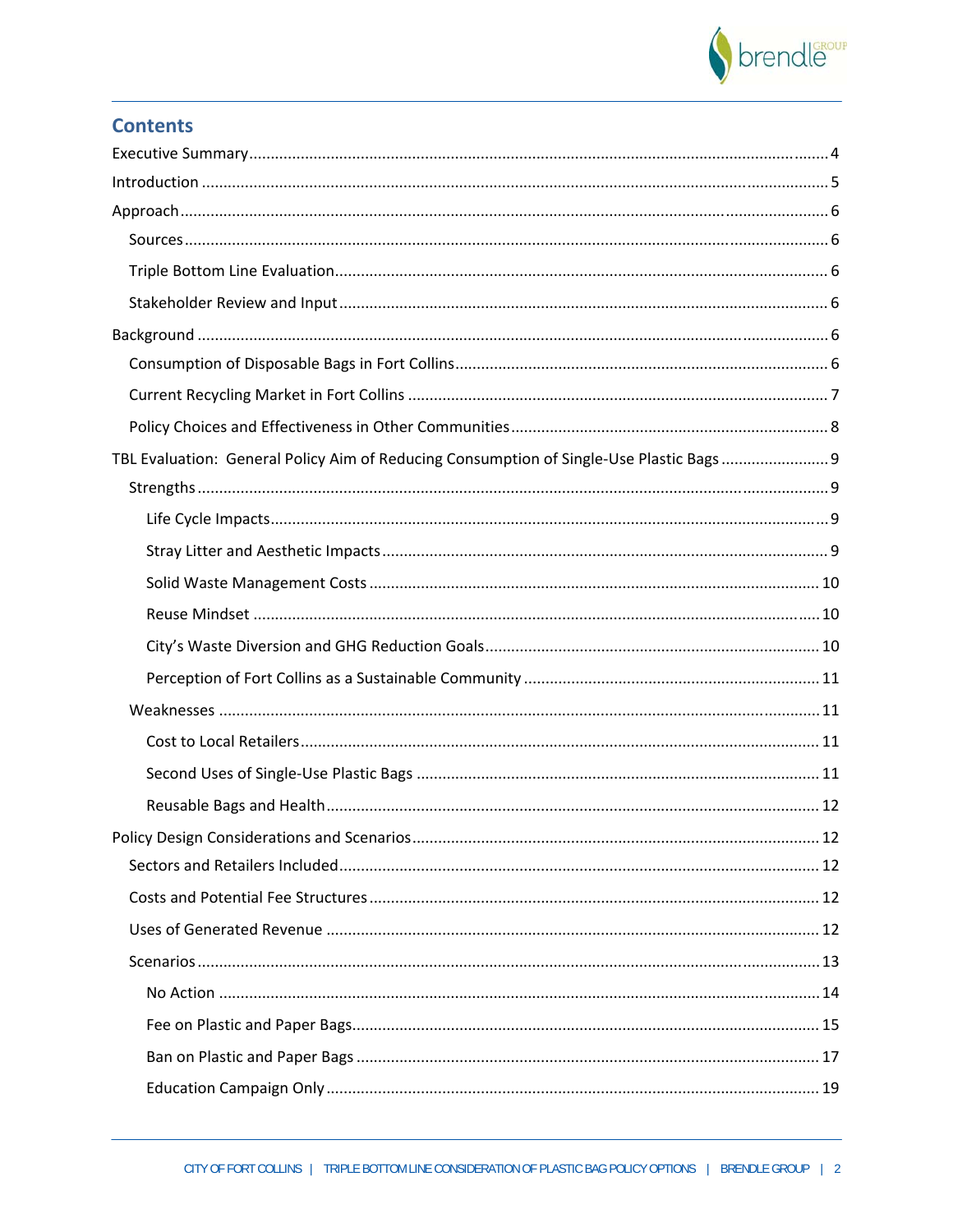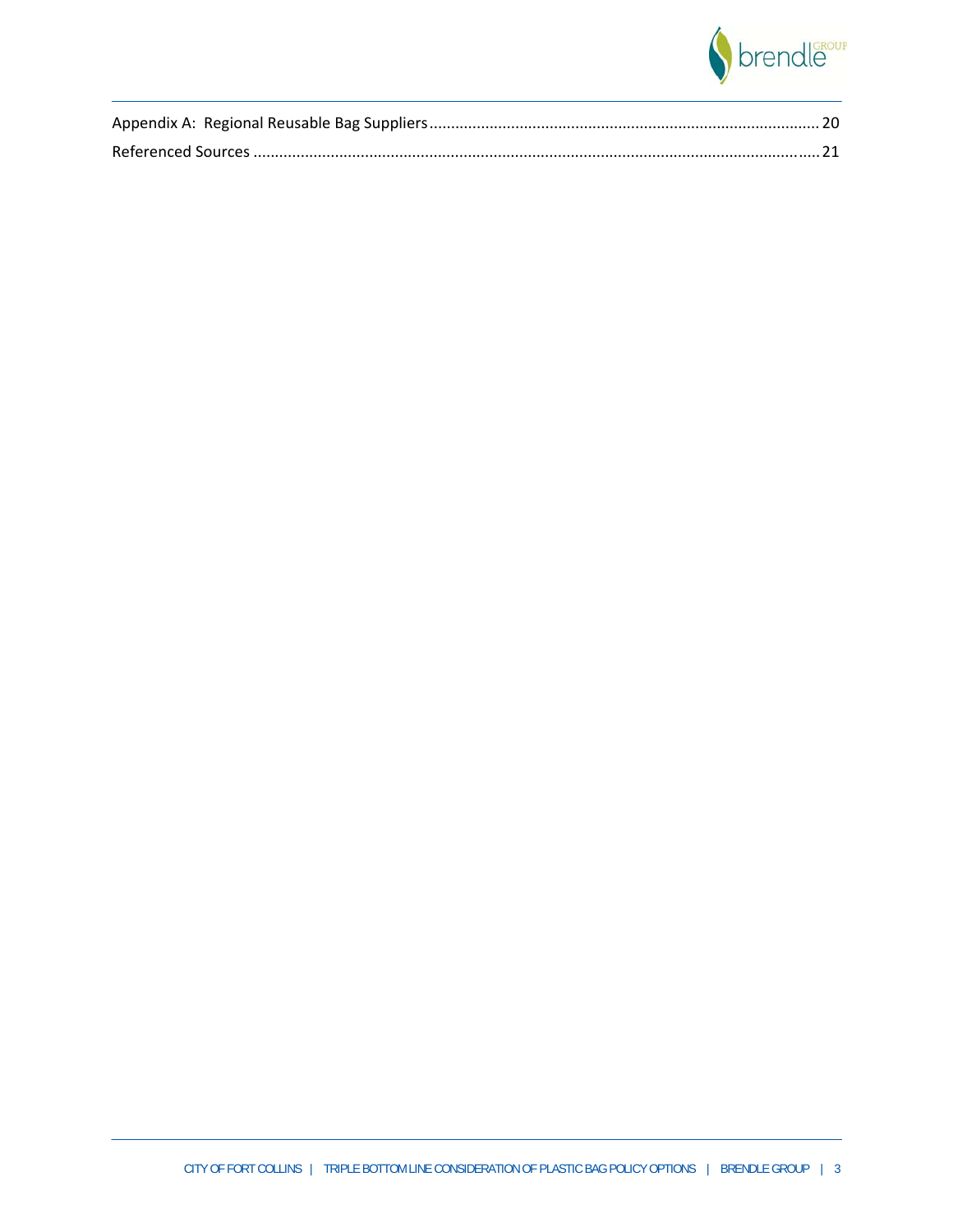

# **EXECUTIVE SUMMARY**

At the request of City Staff, and resulting from the direction of City Council, Brendle Group conducted a triple bottom line – economic, environmental, and community – evaluation of a range of plastic bag policy options suggested by Staff. For the most part, this evaluation draws on the research and work already completed by other communities that have developed and implemented bag policies which include 29 states and 80 communities nationwide and in Canada.<sup>i</sup> However it does include original research where feasible given the preliminary nature of the policy consideration and timeframe to complete. This evaluation is a first‐step to begin dialogue with the community and City Council and to inform policy design should the city choose to proceed. Future steps could include more original research and analysis for implementation in Fort Collins.

The evaluation was conducted on two levels. The first level considers the general TBL impacts of reducing the consumption of single-use plastic bags. These impacts would be shared by any policy scenario that achieved this aim. The second level considers the specific impacts and effectiveness of four proposed policy scenarios for achieving this aim.

The first level evaluation identified the potential strengths of reducing single‐use plastic bags to be reduced life cycle impacts (assuming the policy doesn't turn consumers to a different type of single-use bag), less stray litter, improved community aesthetics, reduced solid waste management costs, encouraging a mindset of reuse in the community, supporting the City's solid waste diversion and GHG reduction goals, and enhancing the perception of Fort Collins as a sustainable community. The potential weaknesses are the cost to implement a program and less availability of single-use plastic bags for common second uses such as trash can lining and picking up pet waste. The cost to implement the program would depend on program design, but could have cost impacts to retailers, city operations, and/or residents.

The second level evaluation considered the community, environmental, and economic strengths, weaknesses, opportunities, and threats for each of four policy options reviewed. A summary comparison of the policy options based on the triple bottom line impacts for individual policy scenarios is presented in Table 1.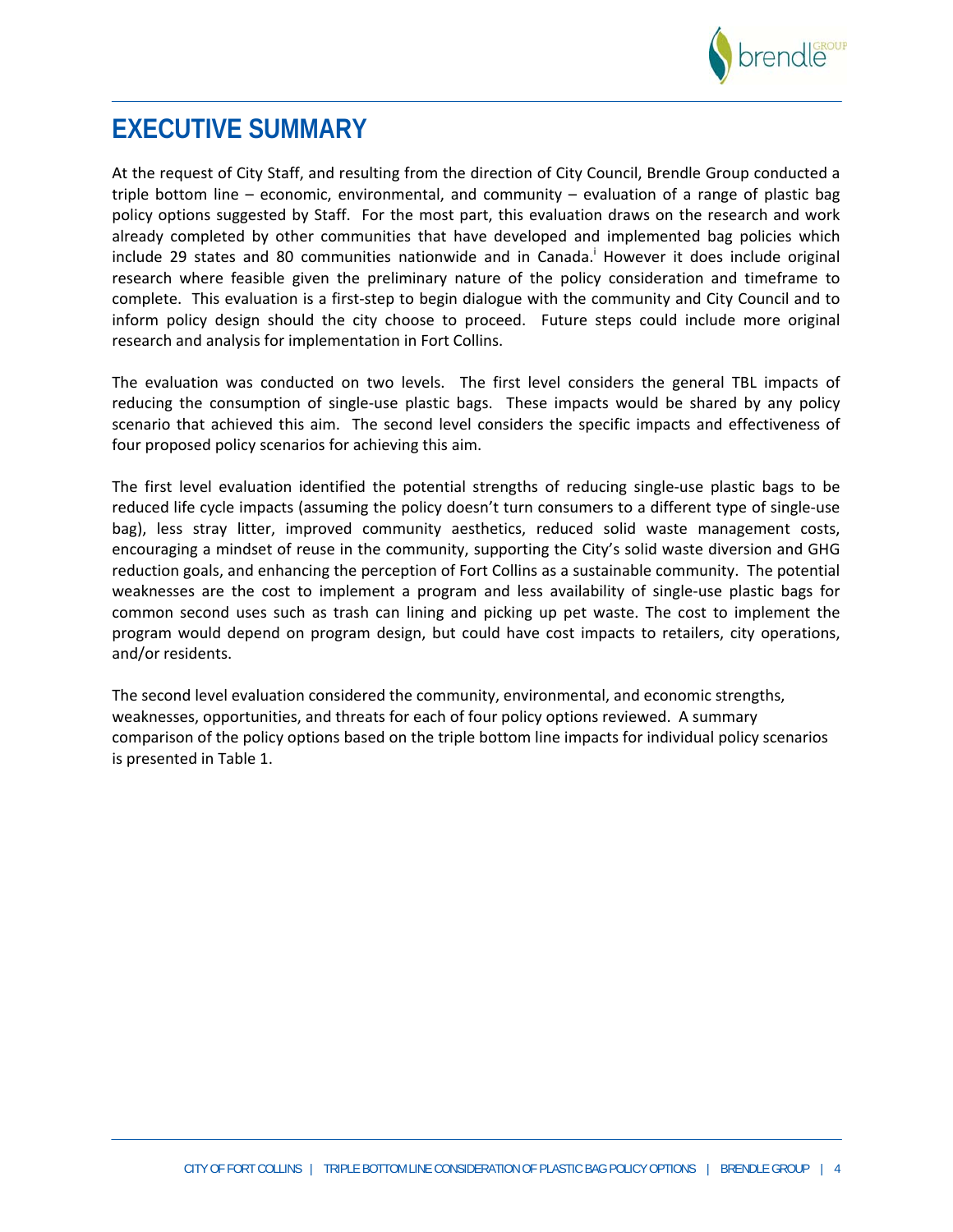

|    | <b>Scenario</b>                           | Community                                                                                                                                                                                          | Environment                                                   | Economic                                                                                                                                   |
|----|-------------------------------------------|----------------------------------------------------------------------------------------------------------------------------------------------------------------------------------------------------|---------------------------------------------------------------|--------------------------------------------------------------------------------------------------------------------------------------------|
| 1. | <b>No action</b>                          | baseline                                                                                                                                                                                           | baseline                                                      | baseline                                                                                                                                   |
| 2. | Fee on<br>plastic<br>and<br>paper<br>bags | Less litter, retains customer<br>choice, retailers and<br>industry favor over ban,<br>difficult to implement, lots<br>of education required                                                        | <b>Moderate reduction</b><br>in disposable bag<br>consumption | Cost recovery option for<br>City and retailers,<br>"polluter pays" model,<br>may affect low-income<br>households, retailer<br>costs higher |
| 3. | Ban on<br>plastic<br>and<br>paper<br>bags | Relatively easy to enforce,<br>less litter, requires more<br>education, City may have to<br>supply reusable bags,<br>removes consumer choice,<br>not usually supported by<br>industry or retailers | Largest reduction in<br>disposable bag<br>consumption         | Reduced retailer cost for<br>bags, no cost recovery,<br>consumers must<br>purchase reusable bags,<br>possible lost business                |
| 4. | <b>Education</b><br>campaign<br>only      | Less litter, integrates well<br>with City programs,<br>preferred by retailers,<br>retains consumer choice                                                                                          | Small reduction in<br>disposable bag<br>consumption           | Minimizes cost to<br>consumers and<br>businesses, no cost<br>recovery for City and<br>retailers                                            |

**Table 1. Triple Bottom Line Summary (**strengths in green, *weaknesses in italic red***)**

# **INTRODUCTION**

The Fort Collins City Council has requested that City Staff consider policy options for single‐use plastic bags in the community. At the request of City Staff, Brendle Group conducted a triple bottom line – economic, environmental, and community – evaluation of a range of policy options suggested by Staff. This report conveys the results of this evaluation.

Though City Council has not indicated the specific motivations for considering a plastic bag policy, there are a number of potential benefits, both locally and globally, from reducing consumption of single-use plastic bags that could motivate action on a policy. These impacts include, but are not limited to:

- Introducing alternatives to single-use plastic bags as a way of encouraging the community to reduce the use of disposable, single-use items in favor of reusable alternatives. This recognizes, for example, the U.S. Environmental Protection Agency'sresource conservation hierarchy of Reduce – Reuse – Recycle.
- Reducing "life-cycle" impacts which include impacts from material extraction to production and disposal - of plastic bag use by transitioning to a bag type that has lower life-cycle impacts.
- Reducing stray litter in the community, and globally, including plastic bags in trees and waterways.
- Supporting the City's waste diversion and greenhouse gas (GHG) reduction goals.
- Reducing costs for processing recycling at the regional materials recovery facility (MRF).
- Reducing costs for cleaning up plastic bags at the Larimer County Landfill and other public areas.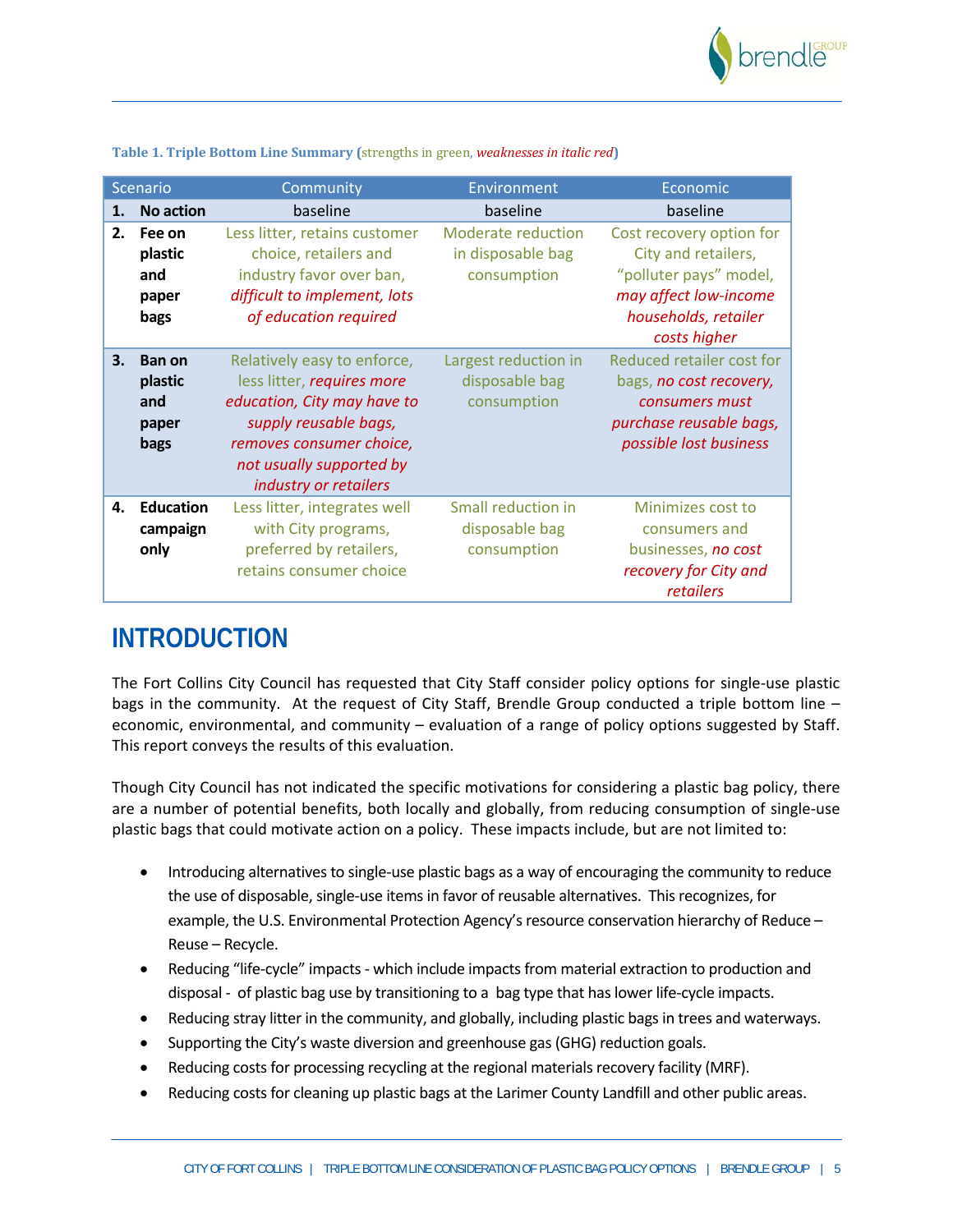

# **APPROACH**

## **SOURCES**

To maximize the efficiency of this evaluation, Staff recognized that many communities have already developed and implemented plastic bag policies. As a result, City Staff directed Brendle Group to focus its efforts on evaluating the research and work already completed by these other communities. As such, this evaluation is based primarily on the research and policy analysis already completed by these other communities. Brendle Group did conduct some analysis specific to Fort Collins where feasible. This evaluation also identifies other areas where additional study is recommended.

The research and policy analysis conducted by the City of Boulder between May and October 2012 to inform their community's adoption of a plastic and paper bag fee is cited frequently in this evaluation. As a community that is similar to Fort Collins in a number of respects (e.g. location, size, etc.) the work done by the City of Boulder, which is considered thorough, is likely to be a reasonably good proxy for the City of Fort Collins. The City of Boulder also conducted a public process in developing their policy.

## **TRIPLE BOTTOM LINE EVALUATION**

Brendle Group completed a triple bottom line (TBL) evaluation of policy options on two levels. The first level considers the general TBL impacts of reducing the consumption of single-use plastic bags. These impacts would be shared by any policy scenario that achieved this aim. The second level considers the specific impacts and effectiveness of four proposed policy scenarios for achieving this aim.

## **STAKEHOLDER REVIEW AND INPUT**

The time and resources allocated to this preliminary consideration did not allow for the gathering of broad stakeholder input on the general policy aim of reducing plastic bag consumption, nor the individual policy options presented herein. A broader community questionnaire is being developed by City Staff at the time of this publication.

The following City staff members were consulted about plastic bag policy and policy implementation:

- Josh Birks, Economic Health Director
- Lucinda Smith, Environmental Services Director
- Joe Frank, Social Sustainability Director
- Carrie Dagget, Deputy City Attorney

# **BACKGROUND**

## **CONSUMPTION OF DISPOSABLE BAGS IN FORT COLLINS**

To provide context to the evaluation of plastic bag policy options in Fort Collins, a number of other communities have estimated the use of disposable bags (both plastic and paper) annually on a per‐ person basis as shown in Table 2.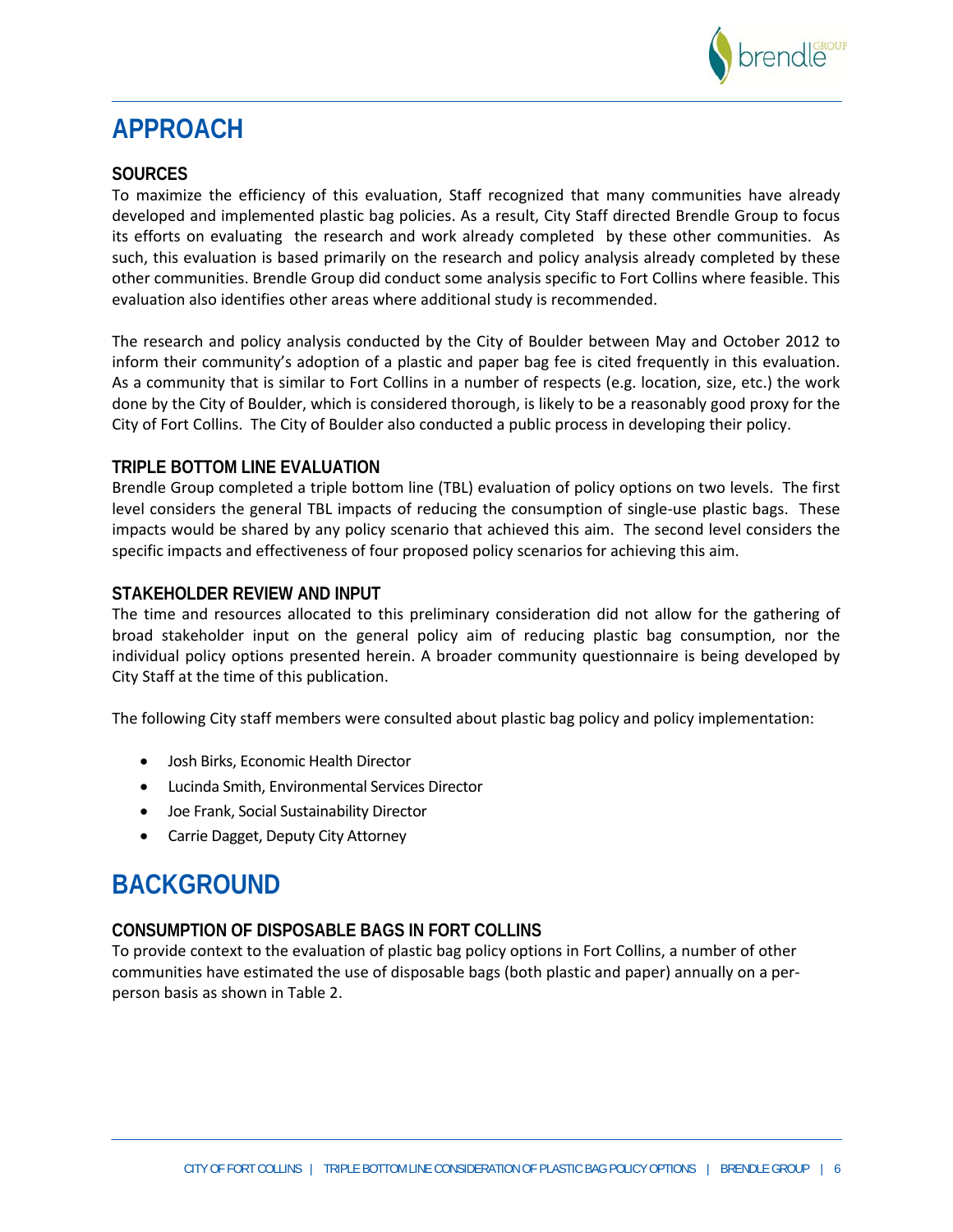

|  |  |  | Table 2. Disposable Bag Use Estimatesii |
|--|--|--|-----------------------------------------|
|  |  |  |                                         |

|                 | <b>Plastic and Paper</b>        |
|-----------------|---------------------------------|
| <b>Location</b> | <b>Bags Per Person Per Year</b> |
| Seattle, WA     | 630                             |
| San Jose, CA    | 452                             |
| Washington, DC  | 449                             |
| Aspen, CO       | 398                             |
| Boulder, CO     | 342                             |

A similar estimate was attempted for Fort Collins based on the most recent waste composition study from the Larimer County Landfill.<sup>iii</sup> Unfortunately, the waste sorting category in the study that includes disposable plastic bags also includes standard household trash bags. As such, this is an overestimate of the number of single‐use plastic bags per capita at 1,440.

Boulder's per capita estimate of 342 disposable bags per capita per year, of which about 88 percent or 301 bags/capita/year are plastic, is applied as a proxy for the City of Fort Collins.

Many retailers in Fort Collins offer the choice of single‐use paper or plastic bags and make re‐usable bags for sale at the point of check‐out. Exceptions include Whole Foods, which does not offer plastic bags and Vitamin Cottage, which does not offer any single‐use bags. The sources of disposable bags, as used in the analyses completed by Seattle, San Jose, and Boulder, are portrayed in Figure 1. As indicated, the majority of disposable bags (60 percent) are generated by supermarkets.



**Figure 1. Disposable Bag Generation by Retailer Typeii**

#### **CURRENT RECYCLING MARKET IN FORT COLLINS**

The recycling rate for single-use plastic bags is less than 5 percent nationally.<sup>ii</sup> The City of Boulder estimated their community's recycling rate to be 20 to 24 percent.<sup>ii</sup> There is insufficient data on plastic bag consumption and recycling quantities to estimate a recycling rate for the City of Fort Collins. In forthcoming outreach to retailers, City Staff will be requesting data on plastic bag consumption and recycling so that the rate can be estimated.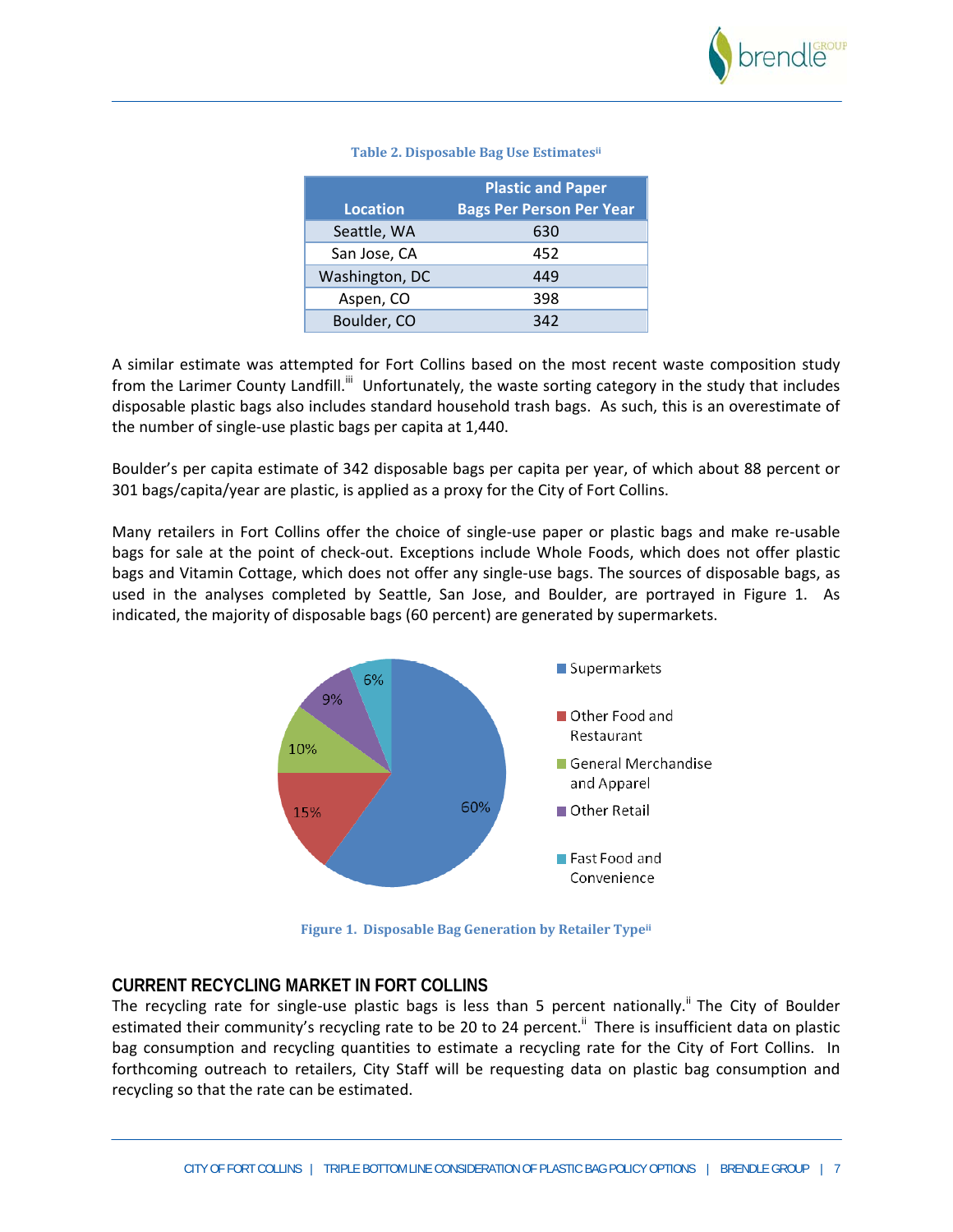

There are over 19 retail drop‐off sites for recycling single‐use plastic bags in Fort Collins. These include most major supermarkets and other large retailers that sell food. Many of these bags are recycled into landscaping and composite lumber products such as decking material.

## **POLICY CHOICES AND EFFECTIVENESS IN OTHER COMMUNITIES**

Over 29 states and 80 communities nationwide and in Canada have implemented a policy or program related to retail bag consumption.<sup>iv</sup> Table 3 provides a few examples of communities implementing various of policy types.

| <b>Policy</b>                         | <b>Jurisdictions</b><br>(year enacted)                                                                                                                                                           | <b>Fee Level</b><br>(cents)             | <b>Fee Retained</b><br>by Business<br>(cents) | <b>Type of Retailers Covered</b><br>(number of communities) |
|---------------------------------------|--------------------------------------------------------------------------------------------------------------------------------------------------------------------------------------------------|-----------------------------------------|-----------------------------------------------|-------------------------------------------------------------|
| Fee on Plastic<br>and Paper           | Washington, DC (2009)<br>Toronto, Canada (2009)<br>Montgomery County, MD<br>(2011)                                                                                                               | 5                                       | $1 - 5$                                       | Grocery (1)<br>All Retail (2)                               |
| Ban on<br>Plastic and<br>Fee on Paper | San Francisco, CA (2007)<br>Seattle, WA (2011)<br>San Jose, CA (2010)<br>Los Angeles County, CA (2010)<br>Telluride, CO (2011)<br>Carbondale, CO (2011)<br>Aspen, CO (2011)<br>Austin, TX (2012) | $5 - 20$                                | $5 - 10$                                      | Grocery (4)<br>All Retail (4)                               |
| Ban on<br><b>Plastic</b>              | Portland, OR (2011)<br>Palo Alto, CA (2009)<br>Westport, CT (2008)<br>Maui County, HI (2008)                                                                                                     | Outright<br>Ban, No<br>Fee<br>Collected | Outright Ban,<br>No Fee<br>Collected          | Grocery (1)<br>All retail (3)                               |

#### **Table 3. Examples of Policy in Other Communitiesii**

The estimated effectiveness of a range of policy types, from maintaining the status quo to education only to an outright ban is shown in Table 4. As indicated, education programs alone are estimated to result in minimal change of consumer use of disposable bags, while fees and bans result in more significant change.

|                    | Percentage of consumers<br>expected to change behavior |                      | Level of change<br>compared to |
|--------------------|--------------------------------------------------------|----------------------|--------------------------------|
|                    | Plastic to<br>Reusable                                 | Paper to<br>Reusable | <b>Status Quo</b>              |
| <b>Status Quo</b>  | 0%                                                     | $0\%$                | Reference group                |
| Education          | 5%                                                     | 5%                   | Low                            |
| Fee- plastic only  | 37%                                                    | 10%                  | Medium                         |
| Fee - all bags     | 52%                                                    | 52%                  | <b>High</b>                    |
| Ban - plastic only | 40%                                                    | 10%                  | Medium                         |
| Ban - all bags     | $>60\%$                                                | >60%                 | High                           |

#### **Table 4. Estimated Effectiveness of Policy Typesv**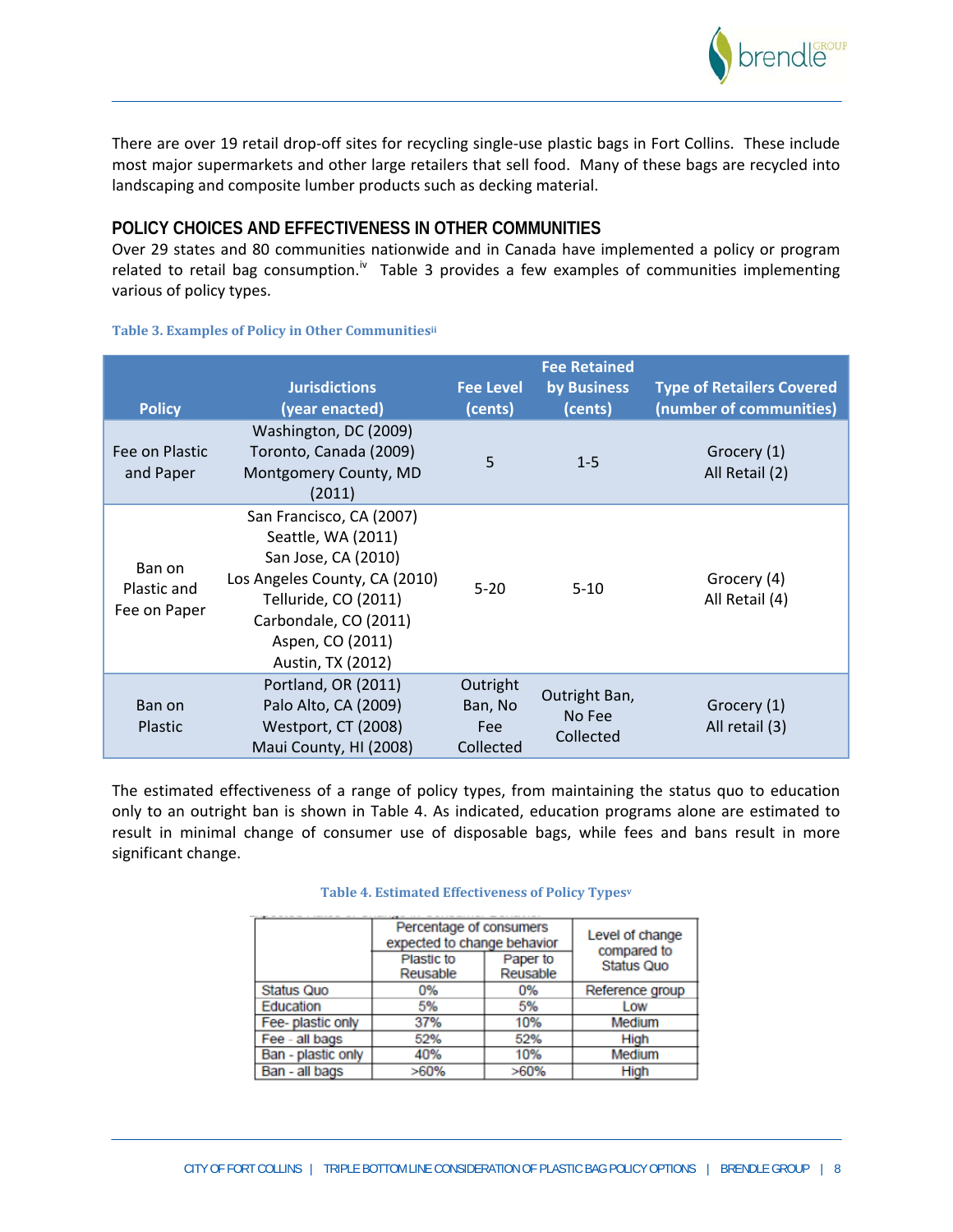

# **TBL EVALUATION: GENERAL POLICY AIM OF REDUCING CONSUMPTION OF SINGLE-USE PLASTIC BAGS**

This section includes a discussion of the estimated TBL impacts of the general policy of reducing consumption of single‐use plastic bags. Other than the "no action" or status quo option, these impacts would be shared by all of the policy options presented in the next section; some may inform the design of those policy options as noted.

#### **STRENGTHS**

#### **Life Cycle Impacts**

If single‐use plastic bags are to be consumed less it will be necessary for some other type of bag to take their place. Three life‐cycle analysis (LCA) studies of the impacts of various types of bags were reviewed to understand the environmental impacts of these choices in the community and globally. There are two significant conclusions made by each of these studies:

- 1. The LCA impacts of single-use bags made from other materials such as paper or compostable plastics can be equal to or larger than that of single-use plastic bags.<sup>vi,vii</sup> For paper bags made from 30 percent recycled fiber, this included greater total energy usage, fossil fuel use, municipal solid waste generation, GHG emissions, and fresh water usage compared to plastic bags.
- 2. Reusable bags made from cottons or non-woven plastic have lower LCA impacts across these categories than any single-use bag (assuming the bag is used many times, in this study it was assumed at least 1 trip per week for two years).<sup>viii</sup> Reusable plastic bags have lower life-cycle impacts than cotton bags because of the water consumption required to grow cotton.

These studies indicate that reduced LCA impacts can be considered a strength of a policy that aims to reduce consumption of single‐use plastic bags as long as substitution with other types of single‐use bags doesn't occur. In other words, a plastic bag policy with the intent of reducing life‐cycle impacts should be designed so that consumers are not encouraged to use paper bags instead.

Santa Monica, CA sought to enhance the LCA benefits of reusable bags by sourcing them locally to reduce the impacts from the fuel needed to transport them long distances. There are a number of manufacturers of reusable bags in the western U.S., including two in the Denver area, that could make regional sourcing feasible for Fort Collins (see Appendix A). Some are boutique bags that are more expensive compared to more standard reusable bags.

#### **Stray Litter and Aesthetic Impacts**

Single‐use plastic bags, particularly because of their weight and aerodynamic characteristics, can readily become litter even when they are disposed of properly. According to a study of litter composition on America's roadways, plastics in general make up 19.3 percent of counted items.<sup>ix</sup> A second study found that plastic bags in particular accounted for 1.2 percent of large litter items while plastic film materials, including ripped or shredded bags, accounted for 8.7 percent of small litter items. $^{x}$ 

The cost of litter cleanup (not specific to plastics or plastic bags) nationwide was projected to be \$11.5 billion in 2009. Property values were projected to be 7 percent lower in communities with litter.<sup>18</sup> The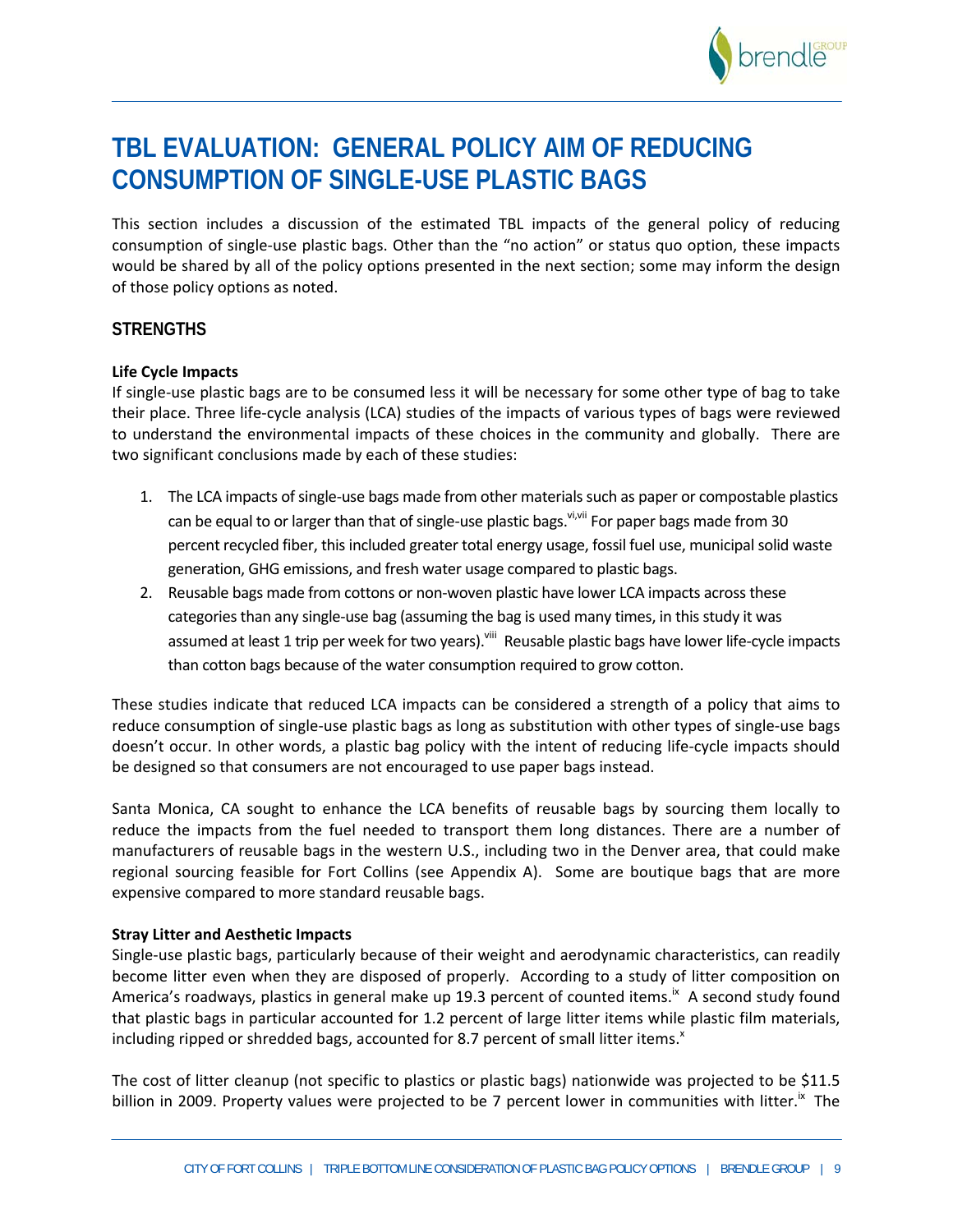

City of Boulder estimated the cost of street sweeping related to plastic bags ‐ based on estimates by San Jose, CA, Seattle, WA, and Austin, TX - to be between \$20,000 and \$65,000 per year."

No studies were found directly linking a single‐use plastic bag reduction policy with reduced litter on land. However, Washington D.C. has seen a reduction in bags recovered from the Anacostia River by as much as 50 percent.<sup>xi</sup> Litter reduction was frequently stated as justification for policies in other communities especially for coastal states where plastic bags represent a special problem when they are washed out to sea.

#### **Solid Waste Management Costs**

Plastic bags create issues for operators of landfills and materials recovery facilities (MRFs, i.e. recycling facilities) that increase solid waste management costs for the community. For example, the Larimer County Landfill has spent over \$21,000 in each of the last two years (and \$35,000 is budgeted in 2013) on site clean‐up. About half of that cost is attributed to plastic bags, although not all of these bags have their origin as single-use bags from retailers.<sup>xii</sup> The regional MRF, operated by Waste Management, also incurs costs to address plastic bag contamination in the recycled material stream. These costs include cleaning screens, sorting, machine repairs, and disposal of separated bags. Waste Management does not track cost specifically associated with plastic bag issues but estimates that at least two hours of each day's four hours of down time are spent removing plastic bags from the system.<sup>xiii</sup> Eco-Cycle, an organization supporting recycling efforts in the City of Boulder, estimated the total cost of plastic bag contamination to Boulder's MRF to be between \$200,000 and \$524,000 per year.<sup>ii</sup>

#### **Reuse Mindset**

Encouraging or requiring consumers to use reusable shopping bags could be a "gateway" to other consumer choices that can benefit the environment, community, and economy. Along with recycling, drinking tap water over bottled water, buying local food, adjusting thermostats, and other related actions, using reusable bags is a relatively easy and low‐cost practice for consumers to adopt. It has been suggested by proponents of bag policy in other communities that providing consumers options like these can expand awareness and engagement and lead to other similar consumer choices. This transformation could lead to increased citizen participation in a number of the activities identified in the City's Climate Action Plan, for example, such as energy efficiency programs, recycling programs, and alternative transportation. In particular, adopting a reusable bag policy may encourage action to reduce consumption of other disposable goods. Despite this speculated link between consumer choices on bags and other choices, no research was identified for this report that directly demonstrated the link between reusable bag policy and the adoption of other actions.

#### **City's Waste Diversion and GHG Reduction Goals**

The City of Fort Collins adopted a resolution in 1999 to reach a solid waste diversion goal of 50 percent by 2010. In 2010, the community-wide diversion rate was estimated to be 43 percent. Using the per capita rate of plastic bag consumption from Boulder (301/capita/year) and an estimated current recycling rate for plastic bags in Fort Collins of 20 percent," this would represent about 220 tons of landfilled plastic bags per year, or about 0.2 percent by weight of the City's total landfilled waste. Therefore, reducing the quantity of plastic bags in the waste stream would improve the City's diversion rate, but by almost negligible amounts. The contribution to the City's GHG reduction goals would be similarly negligible.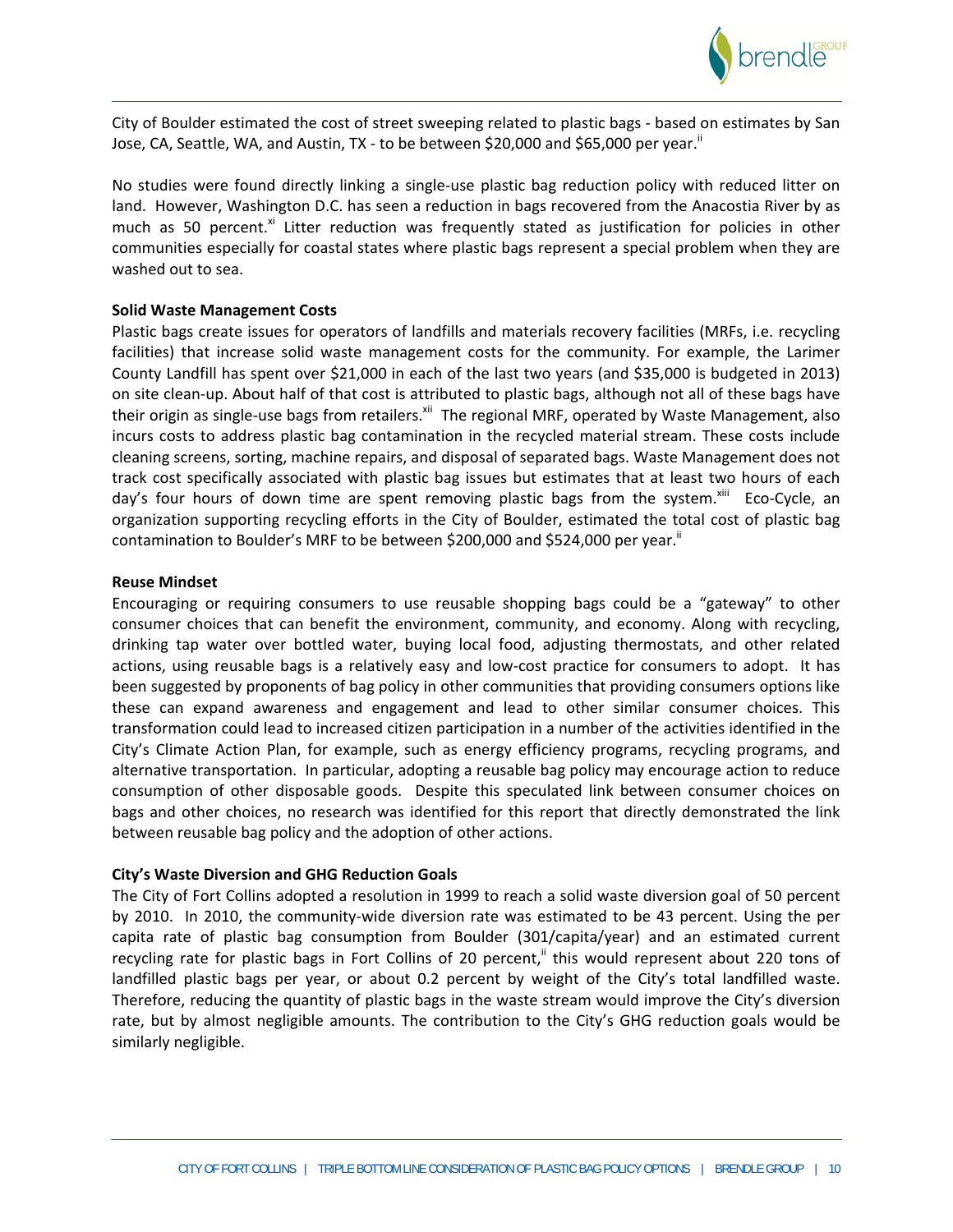

#### **Perception of Fort Collins as a Sustainable Community**

For visitors and residents of a community, certain features are hallmarks of a sustainable community. Today, the prevalence of recycling bins in Fort Collins and the breadth of materials that are accepted for recycling are visible signs of the city's commitment to sustainability. As more communities throughout the nation adopt policies with respect to disposable bag use, this may become a more recognized and highly visible indicator of a community's sustainability commitment.

#### **WEAKNESSES**

#### **Cost to Local Retailers**

Depending on the particular bag policy implemented, local retailers could face additional costs, or they may realize savings. The impacts on costs for local retailers will relate to the purchase of disposable bags themselves, to operational changes related to sales systems and employee training, and to the business impacts that may result from a bag policy. To understand the economic impacts of a potential policy, City Staff are coordinating with the City's Economic Health office and will include economic impacts in a community questionnaire planned for future distribution.

A policy that reduces disposable bag consumption will reduce the direct cost to retailers for purchasing bags. If the policy discourages plastic bags in favor of paper, however, costs could increase because paper bags are more expensive than plastic bags.

To accommodate a fee/ban policy, retailers will have to invest in additional training for staff to be able to explain the policy to customers and handle customer interaction on the topic. A fee system would also likely require investment in a tracking system or modifications to the point‐of‐sale system for the fee to be implemented. Most fee‐based policies adopted by other communities direct a portion of the fee to the retailer to cover these costs.

A common concern with bag policy is that it will drive consumers to shop outside of the area impacted by the policy. At least one survey has shown that there could be such a negative impact associated with plastic bag bans.<sup>xiv</sup> That survey, however, was industry-funded and only had a 3 percent response rate.<sup>xv</sup> When surveyed in the past, the majority of Fort Collins residents have expressed support for a personal obligation to environmental issues (air quality and reducing GHG emissions) and support for government intervention to address these issues.  $x^{0}$  Residents have also shown a commitment to quality of life in Fort Collins through the passage of the Keep Fort Collins Great sales tax. If residents feel similarly about the environmental impacts of disposable bags, they may not be compelled to change their shopping locations in response to a policy. Furthermore, it will likely be more costly to the consumer in fuel and time to take their business elsewhere. For example, a customer that would purchase 10 disposable bags in a shopping trip would have to travel less than 3 miles to an alternative store to save money by taking their business out of the policy area (assumes no cost of travel time, \$0.05 per bag fee rate, typical fuel economy and the current cost of gas). It is unlikely that a consumer will find an alternative store that isn't part of the policy within 3 miles.

#### **Second Uses of Single‐Use Plastic Bags**

Many consumers find secondary uses for single-use plastic bags, besides recycling, including as lunch bags, small trash bags, and to pick up pet waste. No research was found documenting the impact of plastic bag policies on these secondary uses, but it is possible that consumers would purchase more plastic bags for secondary uses if their sources were limited by plastic bag policy. If, however, the plastic bag policy only addresses a portion of the sources (e.g. food stores), as has been done in many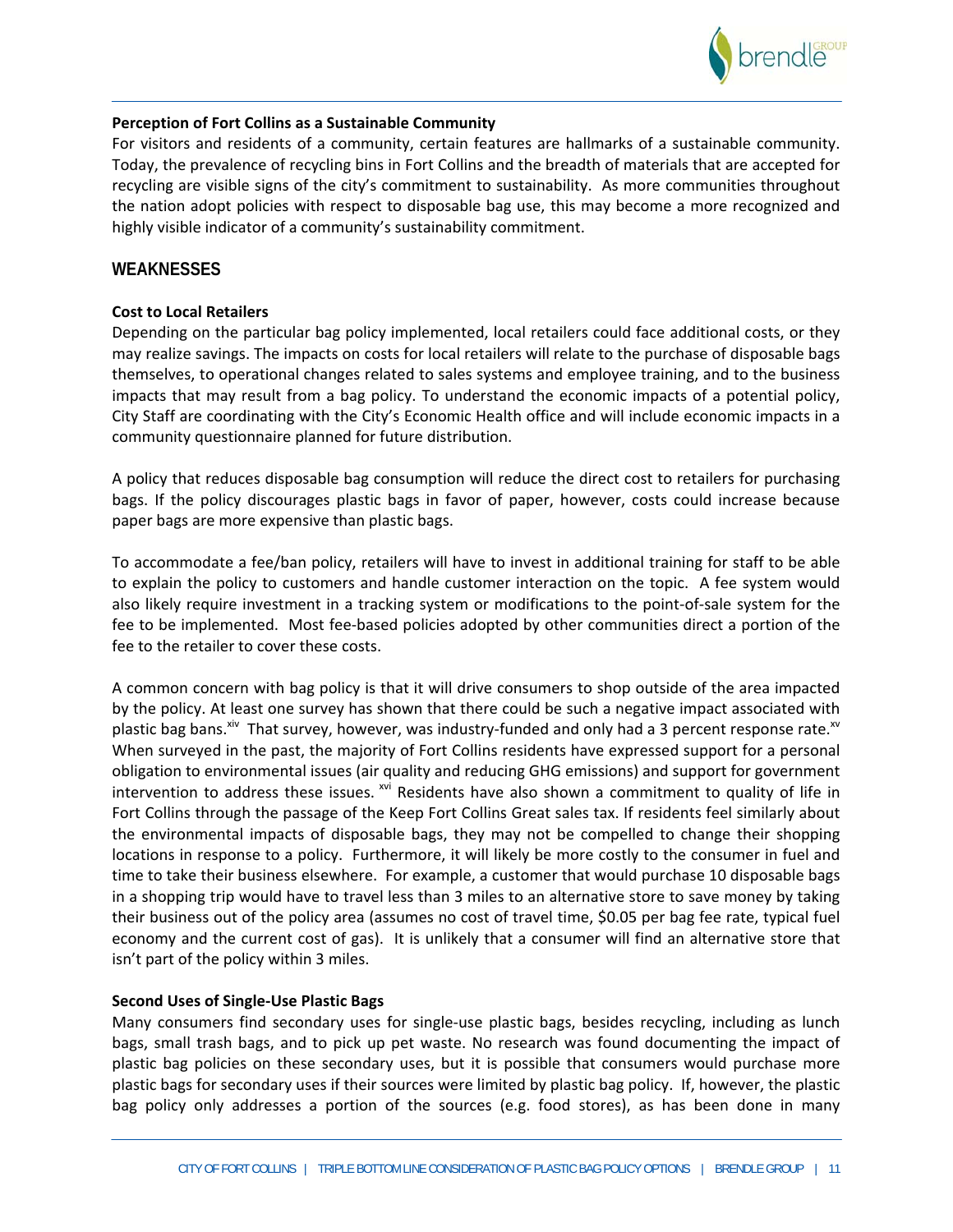

communities, there may be sufficient bags remaining in circulation to deter the need for purchasing new bags. Reusable bags can also fill some of the second use roles.

#### **Reusable Bags and Health**

A study funded by the American Chemistry Council found that more than one‐half of the reusable bags tested contained some form of coliform bacteria. However, few of the bacteria found pose a significant health risk, and the primary conclusion of the study was that consumers should be educated on keeping their bags clean.<sup>xvii</sup>

# **POLICY DESIGN CONSIDERATIONS AND SCENARIOS**

#### **SECTORS AND RETAILERS INCLUDED**

Most of the communities implementing plastic bag policies to date have either applied them globally to all retailers or limited them to the food store/supermarket sector. Those limiting it to the food store sector cite a more manageable scope for administration, applying the policy only to the most significant source of disposable bags with a desire to not impact smaller boutique retailers as justification for the sector‐specific policy.

Should the City pursue a sector‐specific policy, it is recommended that options be considered for involving additional sectors in a phased approach so that the policy is fairly applied to all retailers.<sup>xviii</sup>

In Fort Collins, the approximate breakdown of establishments by sector<sup>xix</sup> are:

- Grocery Stores: 23
- Restaurants: 461 restaurants and 8 caterers (bars are included because they serve food)
- General Merchandise: 25 (some are more grocery based than others)
- Apparel: 274

#### **COSTS AND POTENTIAL FEE STRUCTURES**

The City of Boulder commissioned a study of costs and number of bags impacted to establish their bag fee at \$0.199/bag.<sup>xx</sup> The scope of costs recovered included:

- City administration of bag fee program: \$0.146/bag
- Other public costs at solid waste management facilities: \$0.008/bag
- Retailer implementation of program: \$0.044/bag
- Externalities(GHG emissions and water infrastructure): \$0.001/bag

It is recommended that the City of Fort Collins undertake a similar study to establish the fee, if that is the selected policy scenario.

## **USES OF GENERATED REVENUE**

The City of Boulder identified the following uses of the revenue generated by their fee:

- Developing and administering the policy
- Providing reusable bags (or mitigating fees) for low-income households
- Education, outreach, and advertising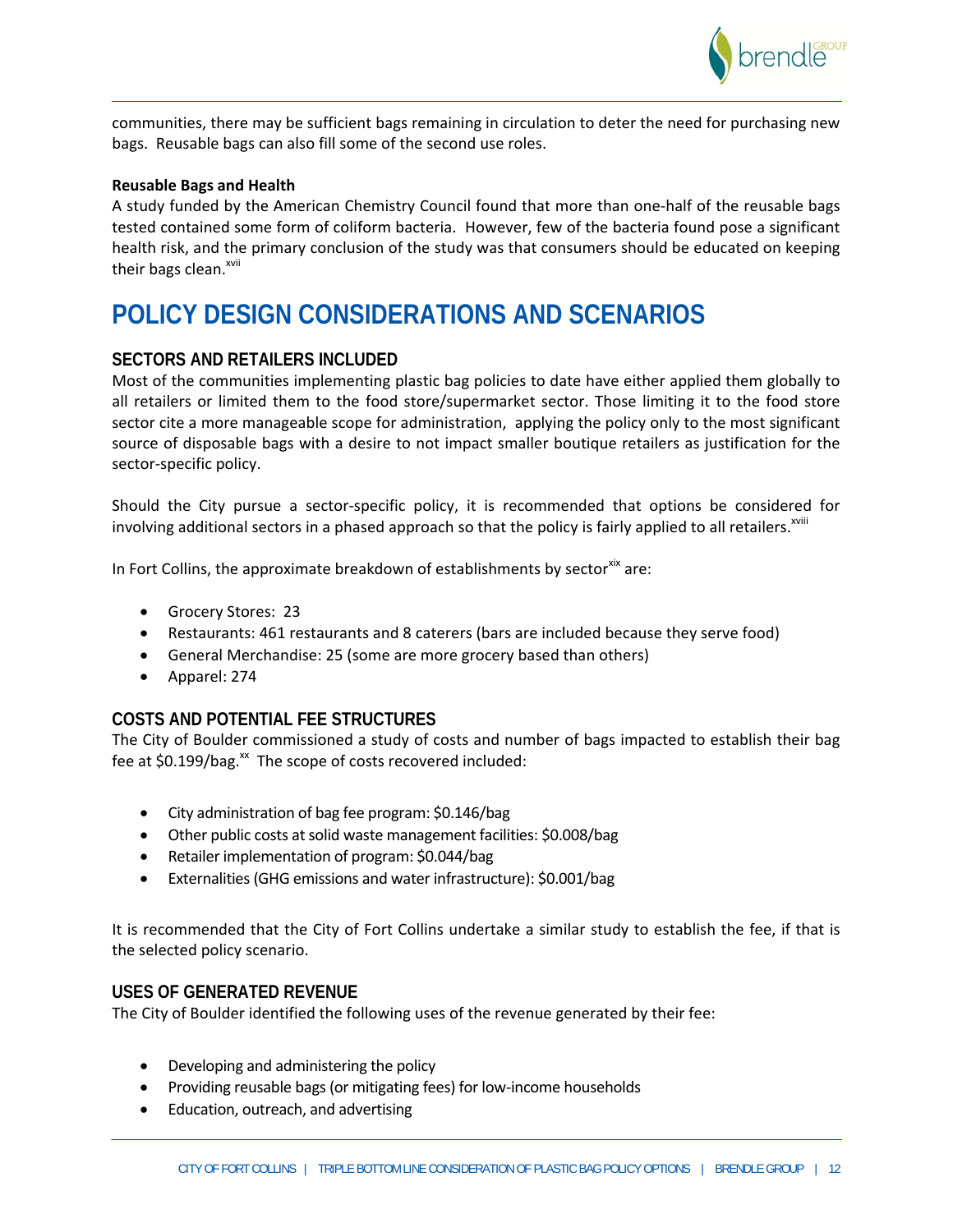

- Covering costs at solid waste management facilities for removing plastic bags from equipment
- Remittance to retailers to cover their implementation costs
- Purchase of carbon offsets for the GHG emissions associated with bags and funding of bag clean-up projects in the community

## **SCENARIOS**

The following pages describe and evaluate four scenarios for a plastic bag policy including:

- 1. No action
- 2. Fee on plastic and paper bags
- 3. Ban on plastic and paper bags
- 4. Education campaign only

Many communities have adopted a policy that bans plastic and imposes a fee on paper bags (see Table 3). Considering that the life‐cycle environmental impacts of paper bags are equal to or greater than plastic bags, paper bags are more costly for retailers, and a hybrid ban/fee is more difficult to implement, this scenario was not considered in this analysis.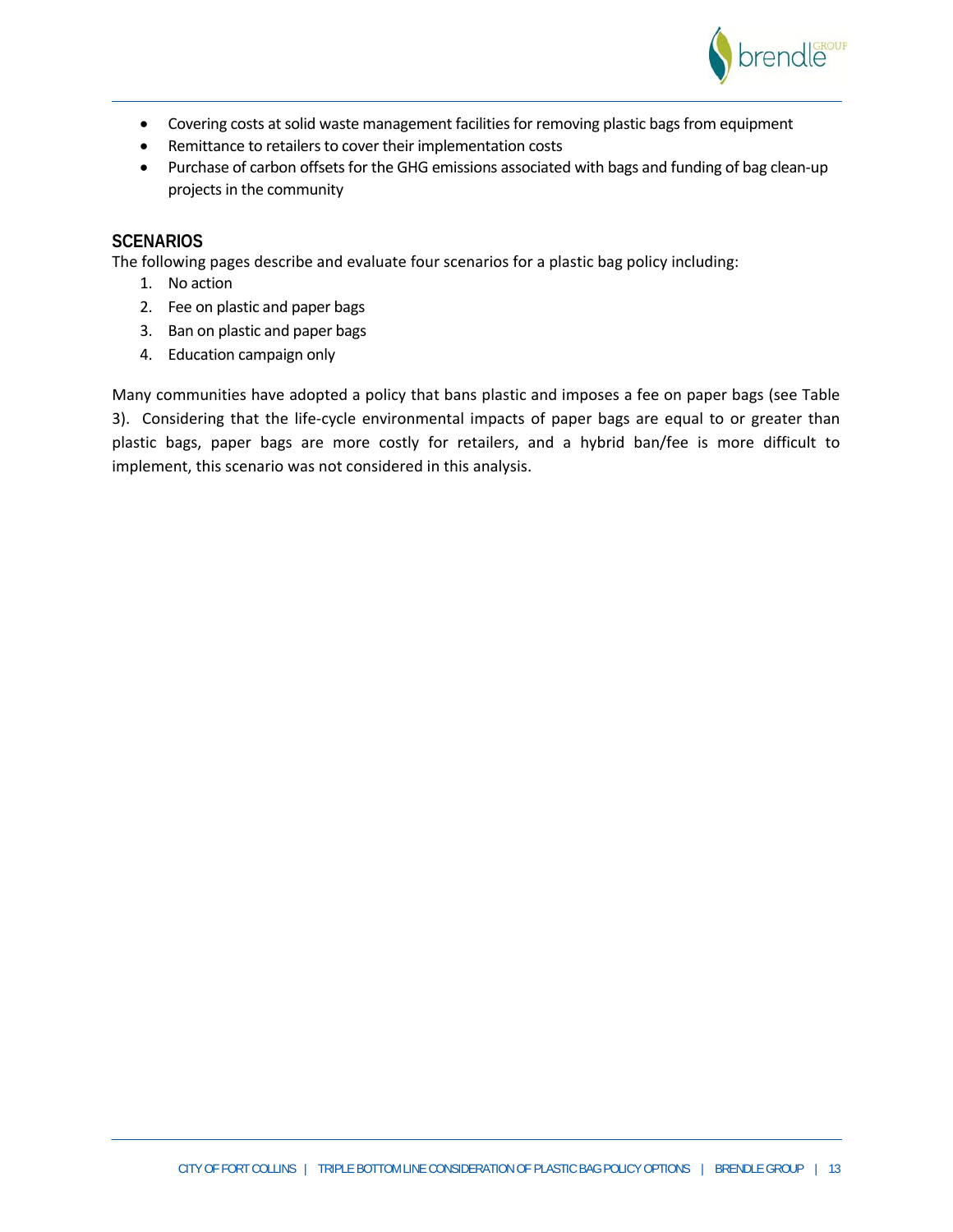

#### **No Action**

Under this scenario, the City would take no action to address the consumption of single‐use plastic (or paper) bags. This would mean that no additional City staffing or resources would be required to develop a new program or enforcement mechanism. In the community, consumers would still have the choice to select plastic or paper bags, or to use reusable bags as they choose. Retailers would not be required to institute any new programs.

This option would not address the ongoing impacts of disposable bags to solid waste management operations or the community. The City and Larimer County currently allocate staff time and spend funds from their operational budgets to control litter from disposable bags. A regional waste management firm currently goes to considerable effort to remove plastic bags from its recycling sorting infrastructure, which regularly is clogged by such bags. From an environmental perspective, this option does not address the "upstream" GHG emissions, energy, or water needed to produce disposable bags, nor the other impacts of disposables on the environment.

| <b>Triple Bottom Line Evaluation</b><br><b>Option 1: No Action</b>                                                                                                                                                                                                                                                                                                                 |                                                                                                                                                                                                                                                                                                                                              |                                                                                                                                                                                                        |                                                                                                                                                                                                    |  |  |  |  |
|------------------------------------------------------------------------------------------------------------------------------------------------------------------------------------------------------------------------------------------------------------------------------------------------------------------------------------------------------------------------------------|----------------------------------------------------------------------------------------------------------------------------------------------------------------------------------------------------------------------------------------------------------------------------------------------------------------------------------------------|--------------------------------------------------------------------------------------------------------------------------------------------------------------------------------------------------------|----------------------------------------------------------------------------------------------------------------------------------------------------------------------------------------------------|--|--|--|--|
| <b>Social</b>                                                                                                                                                                                                                                                                                                                                                                      |                                                                                                                                                                                                                                                                                                                                              | Environmental                                                                                                                                                                                          | <b>Economic</b>                                                                                                                                                                                    |  |  |  |  |
| <b>City Staff/Workforce</b><br>Community                                                                                                                                                                                                                                                                                                                                           |                                                                                                                                                                                                                                                                                                                                              | <b>Strengths</b><br>None identified                                                                                                                                                                    | <b>Strengths</b><br>No impact to<br>$\bullet$                                                                                                                                                      |  |  |  |  |
| <b>Strengths</b><br>No additional city<br>staffing or resources<br>needed for new<br>program<br>implementation<br>Weaknesses<br>Continued impacts to<br>recycling infrastructure<br>(e.g., plastic bag<br>entanglement)<br>Staff and resources<br>$\bullet$<br>continue to be needed<br>for litter control,<br>mitigation of impacts<br>(e.g., plastic bag control<br>at landfill) | <b>Strengths</b><br>Maintains consumer<br>choice (plastic, paper,<br>reusable) compared<br>to partial or total ban<br>options<br><b>Maintains "status</b><br>$\bullet$<br>quo" for retailers in<br>city<br>Weaknesses<br>Does not facilitate<br>broader behavior<br>change around<br>resource<br>consumption<br>compared to other<br>options | Weaknesses<br>Environmental impacts<br>$\bullet$<br>associated with<br>disposables greater<br>(GHG emissions,<br>potential water quality<br>impacts, wildlife<br>impacts) compared to<br>other options | consumers from<br>reduced choice or<br>increased fees<br>compared to other<br>options<br>Weaknesses<br>Continued costs for<br>mitigation of<br>disposable bag<br>impacts - particularly<br>plastic |  |  |  |  |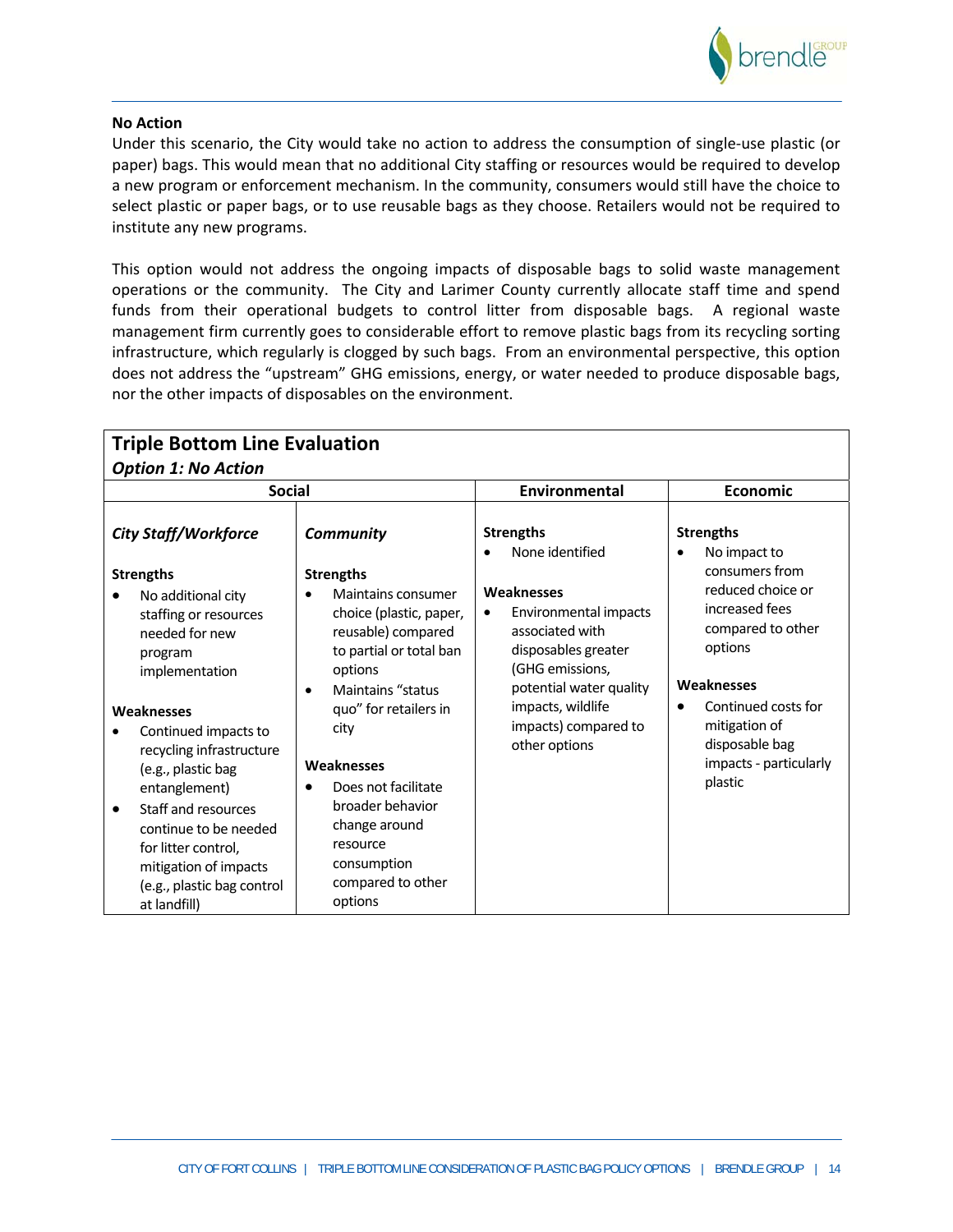

#### **Fee on Plastic and Paper Bags**

By imposing fees on plastic or paper bags at the point of sale, this option seeks to reduce consumption of disposable bags. Examples of implementation of fee‐based approaches in other communities have demonstrated the ability to significantly reduce consumption – depending on the amount of the fee. This can help reduce impacts of disposable bags on the environment and community, as well as reduce the impact on operations associated with litter control and recycling infrastructure. A fee-based structure also allows both the City and retailers to offset increased costs for program administration with an additional funding source. By not banning any bag option outright, consumer choice is also maintained.

While fee-based programs can help reduce consumption of disposable bags, case studies in other communities show that they are not as effective in source reduction compared to outright bans and may not have as significant an effect on consumer behavior change. Such a program would also require the City and retailers to establish systems to administer and collect fees, which would probably operate in conjunction with collecting and remitting sales tax.

It has also been noted that fees have a larger impact on lower-income households because the fee will represent a larger percentage of their income.<sup>xviii</sup> Assuming 342 disposable bags per capita and a fee of \$0. 05 per bag would result in a consumer cost of up to \$17 per capita each year. It is recommended that the City consider the cost of providing reusable bags or a mechanism that mitigates fees for lower‐ income households in the design of a policy.

Fees in other communities have resulted in litigation, usually by anti-tax groups that seek to classify the fee as a tax. Aspen is currently involved in such litigation.<sup>xxi</sup>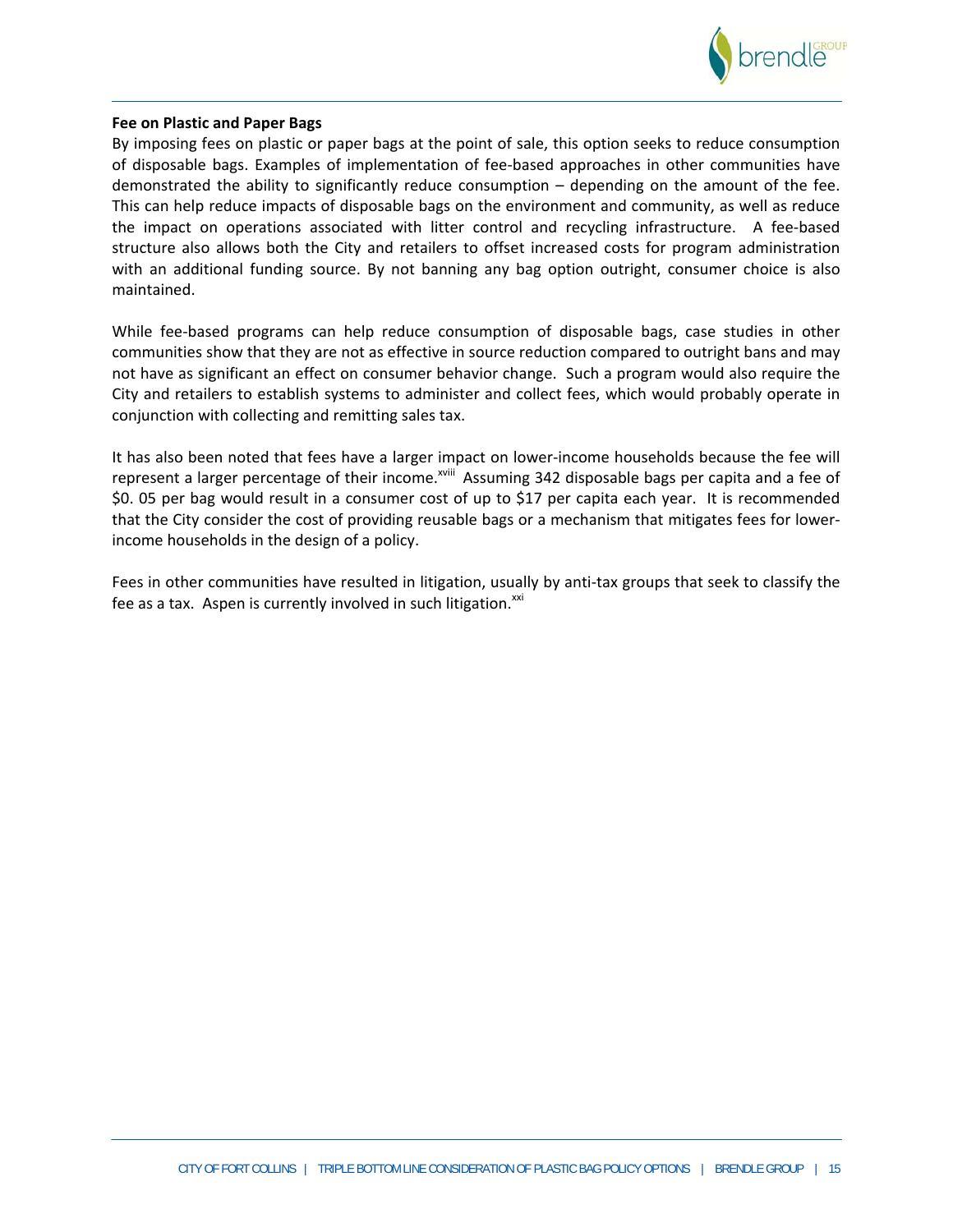

## **Triple Bottom Line Evaluation** *Option 2: Fee on Plastic and Paper Bags*

*52 percent estimated reduction in bag use (see* Table 4*)*

| <b>Social</b>          |                                                                                                                                                                                                                                                                                                                                      | Environmental                                    |                                                                                                                                                                                                                                                                                                                                                                                                                                                               | <b>Economic</b>                     |                                                                                                                                                                                                                                                                                                                                                                                                                                                     |                                                               |                                                                                                                                                                                                                                                                                                                                                                                                                                                                                                   |
|------------------------|--------------------------------------------------------------------------------------------------------------------------------------------------------------------------------------------------------------------------------------------------------------------------------------------------------------------------------------|--------------------------------------------------|---------------------------------------------------------------------------------------------------------------------------------------------------------------------------------------------------------------------------------------------------------------------------------------------------------------------------------------------------------------------------------------------------------------------------------------------------------------|-------------------------------------|-----------------------------------------------------------------------------------------------------------------------------------------------------------------------------------------------------------------------------------------------------------------------------------------------------------------------------------------------------------------------------------------------------------------------------------------------------|---------------------------------------------------------------|---------------------------------------------------------------------------------------------------------------------------------------------------------------------------------------------------------------------------------------------------------------------------------------------------------------------------------------------------------------------------------------------------------------------------------------------------------------------------------------------------|
|                        | <b>City Staff/Workforce</b>                                                                                                                                                                                                                                                                                                          |                                                  | <b>Community</b>                                                                                                                                                                                                                                                                                                                                                                                                                                              |                                     | <b>Strengths</b>                                                                                                                                                                                                                                                                                                                                                                                                                                    |                                                               | <b>Strengths</b>                                                                                                                                                                                                                                                                                                                                                                                                                                                                                  |
| $\bullet$<br>$\bullet$ | <b>Strengths</b><br>Reduces contamination<br>at recycling facilities<br>Reduces impacts on<br>litter cleanup efforts<br>Weaknesses<br>Requires more City<br>resources to<br>implement, administer,<br>and enforce than no<br>action option or<br>outright ban<br>Education will be<br>required to<br>communicate fee to<br>community | $\bullet$<br>$\bullet$<br>$\bullet$<br>$\bullet$ | <b>Strengths</b><br>Retains customer<br>choice compared to<br>outright bans<br>Residents have<br>quickly adapted in<br>other communities to<br>fee by reducing bag<br>consumption<br>Has been preferred<br>option for larger<br>retailers in other<br>communities among<br>fee and ban options<br>Less opposition from<br>paper and plastic<br>industries compared<br>to bans<br>Weaknesses<br>May not reduce bag<br>use as much as<br>outright bans - not as | $\bullet$<br>$\bullet$<br>$\bullet$ | Documented reduction<br>in use of disposable<br>bags - plastic and paper<br>- in other communities<br>resulting in lower<br>overall energy, water,<br>and GHG emissions<br>Acknowledges that life-<br>cycle impacts of plastic<br>and paper are similar<br>(energy, water, fossil<br>fuels, GHG emissions)<br>Supports an overall shift<br>away from disposable<br>bag use<br>Weaknesses<br>Does not decrease bag<br>use as dramatically as<br>bans | $\bullet$<br>$\bullet$<br>$\bullet$<br>$\bullet$<br>$\bullet$ | Option to recover<br>costs to city for<br>implementation and<br>administration as well<br>as to fund other<br>source-reduction<br>campaigns<br>Can allow retailers to<br>retain some or all of<br>fee to offset<br>implementation and<br>administration costs<br>Shifts bag use to a<br>"polluter pays" model<br>where users of<br>disposable bags pay<br>for the negative<br>impacts<br>Weaknesses<br>Increased costs may<br>affect low-income<br>households negatively<br><b>Retailer costs</b> |
|                        |                                                                                                                                                                                                                                                                                                                                      |                                                  | significant a behavior<br>change lever                                                                                                                                                                                                                                                                                                                                                                                                                        |                                     |                                                                                                                                                                                                                                                                                                                                                                                                                                                     |                                                               | associated with<br>employee training,<br>point-of-sale system<br>upgrades, and<br>administration of fees                                                                                                                                                                                                                                                                                                                                                                                          |
|                        |                                                                                                                                                                                                                                                                                                                                      |                                                  |                                                                                                                                                                                                                                                                                                                                                                                                                                                               |                                     |                                                                                                                                                                                                                                                                                                                                                                                                                                                     |                                                               |                                                                                                                                                                                                                                                                                                                                                                                                                                                                                                   |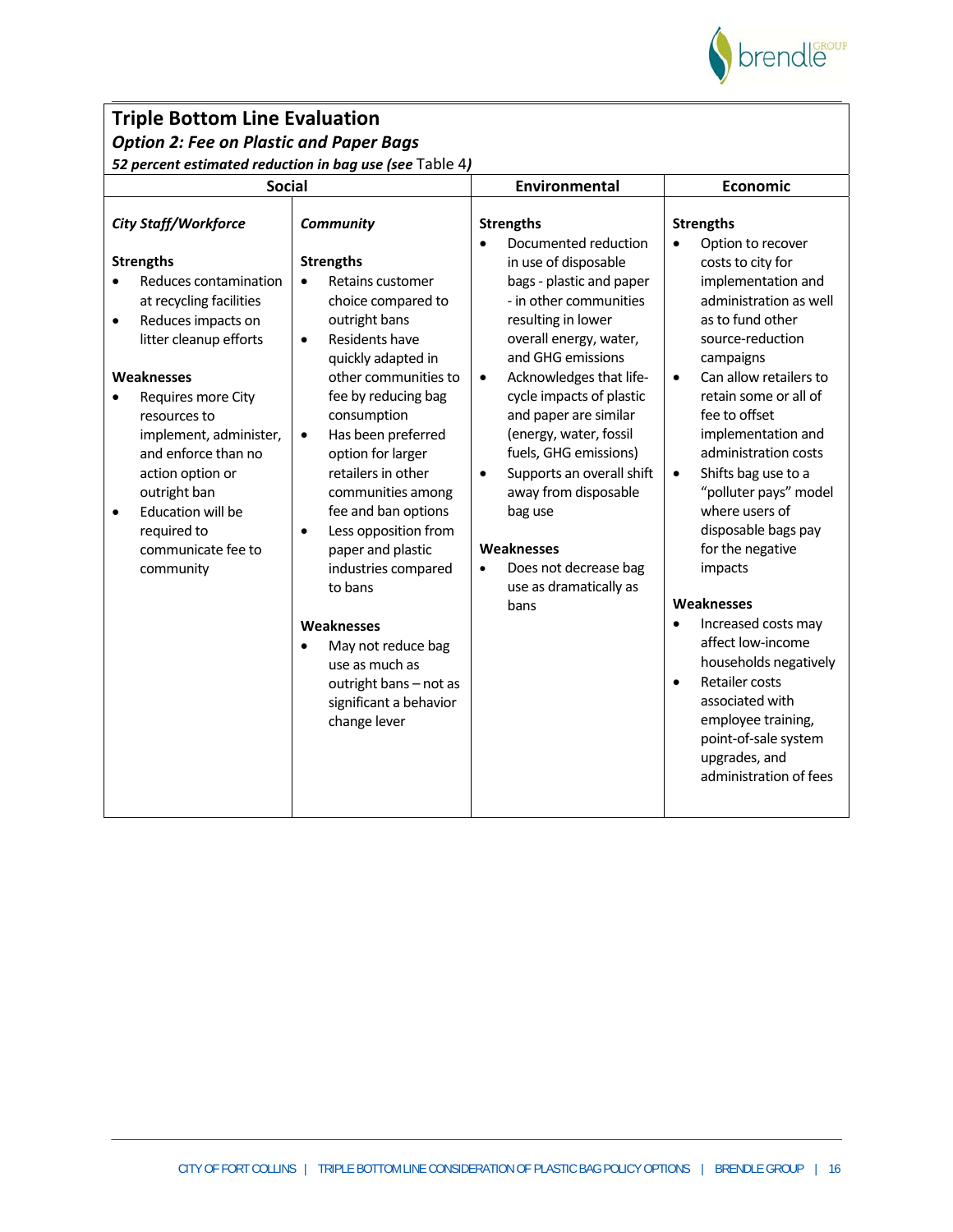

#### **Ban on Plastic and Paper Bags**

By banning disposable bags, whether in a specific retail sector or across all retailers, this option seeks a maximum effect in reducing consumption of disposable bags. This can help maximize the reduction of impacts of disposable bags on the environment and community, as well as reduce the impact on City and County solid waste management operations associated with litter control and recycling infrastructure. Relative to other options that involve the collection of fees, this option would likely be more straightforward for the City to administer. From the perspective of the retailer, not having to provide bags at all would reduce their costs for providing disposable bags.

This option would place the greatest restrictions on the consumer by requiring them to provide their own bags. Some in the community may see this as a limitation of consumer choice and may oppose it, and it is not the preferred option of major traditional retailers. It is possible that consumers may choose to shop elsewhere outside of Fort Collins, or that retailers could choose to locate in nearby adjacent communities. This option also offers no revenue source to offset costs of enforcement and education as fee-based options do. The City, however, could seek redirection of the operational savings identified in global triple bottom line evaluation to education (e.g., County contributes some percent of its 2013 budget for clean‐up).

Like a fee, this policy scenario also has a larger impact on lower-income households because the ban will require households to purchase reusable bags and that cost will represent a larger percentage of their income.

It should be noted that there is a precedent for banning certain items from the landfill in the City's existing ban on disposing of electronics in the waste stream. However, bans in other communities have resulted in numerous instances of litigation by the plastic and chemical industries.<sup>xxii</sup>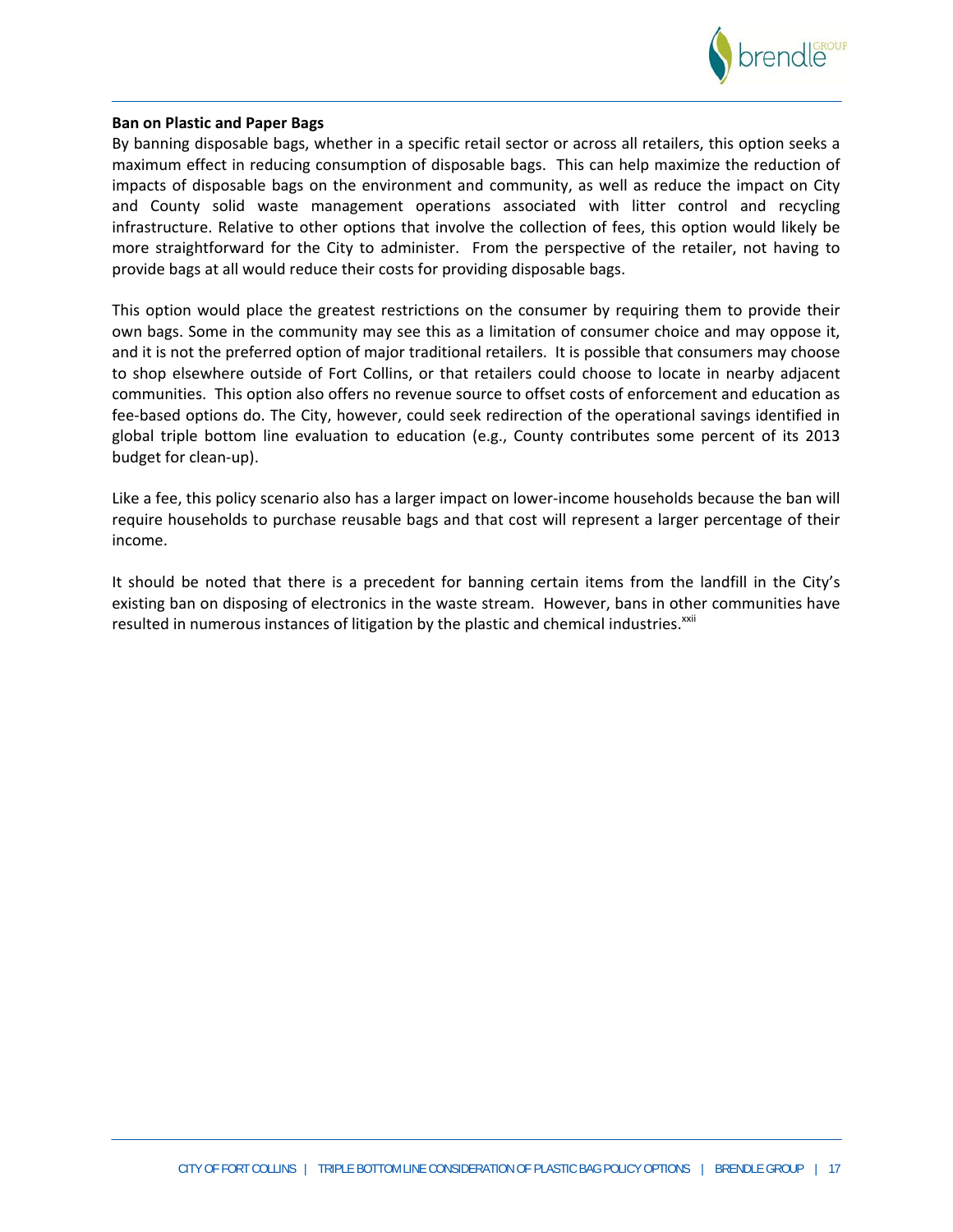

# **Triple Bottom Line Evaluation**

*Option 4: Ban on Plastic and Paper Bags* 

*>60 percent estimated reduction in bag use (see* Table 4*)*

| <b>Social</b>                                                                                                                                                                                                         |                                                                                                                                                               | Environmental                                                                                                                                                                                  | <b>Economic</b>                                                                                                                                                |
|-----------------------------------------------------------------------------------------------------------------------------------------------------------------------------------------------------------------------|---------------------------------------------------------------------------------------------------------------------------------------------------------------|------------------------------------------------------------------------------------------------------------------------------------------------------------------------------------------------|----------------------------------------------------------------------------------------------------------------------------------------------------------------|
| <b>City Staff/Workforce</b>                                                                                                                                                                                           | <b>Community</b>                                                                                                                                              | <b>Strengths</b><br>Will reduce the use of                                                                                                                                                     | <b>Strengths</b><br>Retailer cost of                                                                                                                           |
| <b>Strengths</b><br>Easiest of all options<br>(other than No Action)<br>for the City to<br>administer and enforce<br>Reduces contamination<br>$\bullet$<br>at recycling facilities<br>Reduces impacts on<br>$\bullet$ | <b>Strengths</b><br>Strong lever to change<br>$\bullet$<br>behavior that can<br>support other City and<br>community source<br>reduction efforts<br>Weaknesses | both plastic and paper<br>checkout bags, and<br>therefore reduce<br>amounts of litter the<br>most dramatically of all<br>options<br>Greatest reduced life<br>$\bullet$<br>cycle impacts of all | purchasing and<br>stocking bags will<br>decrease dramatically<br>Strengthens business<br>$\bullet$<br>opportunity for<br>reusable bag<br>manufacturers         |
| litter cleanup efforts                                                                                                                                                                                                | Removes consumer<br>choice in the                                                                                                                             | options                                                                                                                                                                                        | Weaknesses<br>No revenue stream<br>$\bullet$                                                                                                                   |
| Weaknesses                                                                                                                                                                                                            | marketplace                                                                                                                                                   | Weaknesses                                                                                                                                                                                     | generated for City                                                                                                                                             |
| May require more City<br>resources relative to<br>other options to<br>conduct education                                                                                                                               | Currently no local<br>$\bullet$<br>reusable bag<br>manufacturers in the<br>Fort Collins area                                                                  | None identified                                                                                                                                                                                | compared to fee-based<br>options to offset<br>increased enforcement<br>and education costs                                                                     |
| campaign and bag<br>giveaways<br>Requires staff and<br>$\bullet$<br>resources for<br>enforcement, though<br>likely less compared to<br>fee                                                                            | (could also be an<br>opportunity for a local<br>company to fill the<br>gap)<br>Possible opposition<br>$\bullet$<br>from the general<br>public                 |                                                                                                                                                                                                | Requires consumers to<br>$\bullet$<br>purchase more<br>expensive reusable<br>bags (greater up-front<br>costs); potential impact<br>to low-income<br>households |
| Efforts are not offset by<br>$\bullet$<br>a revenue source, as<br>would be the case with<br>fee-based option                                                                                                          | Not supported by<br>$\bullet$<br>paper and plastic<br>industries<br>Not preferred option<br>$\bullet$<br>of retailers at least in<br>other communities        |                                                                                                                                                                                                | Possibility that<br>$\bullet$<br>consumers or retailers<br>may choose to relocate<br>or shop elsewhere                                                         |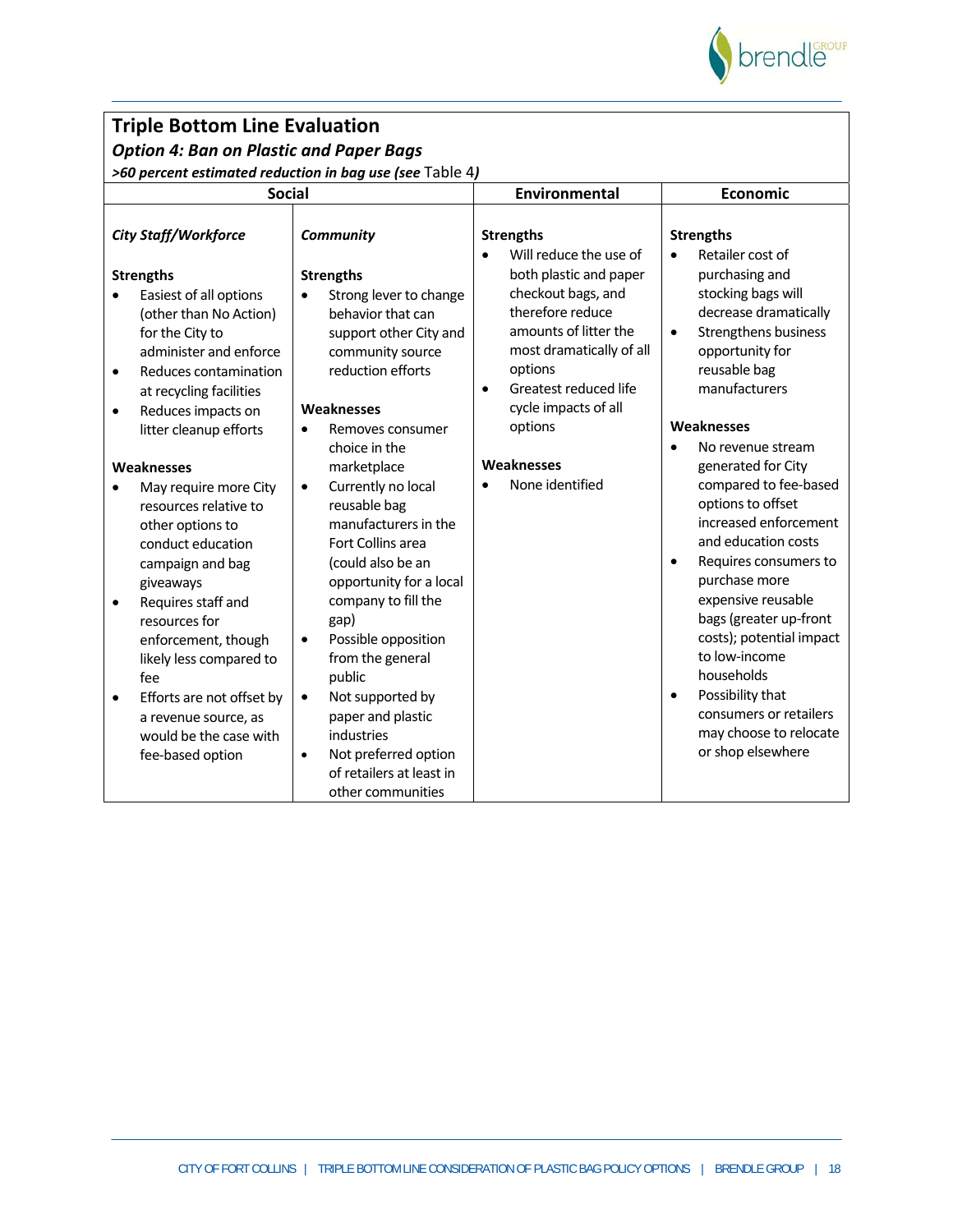

#### **Education Campaign Only**

With an education-only campaign, the City would largely rely on voluntary community efforts to reduce the use of disposable bags and to increase awareness which can translate to action. Such an approach would encounter little opposition from retailers or the general public. It would not require retailers to take any additional action, other than perhaps to participate in education campaigns. One example of an educational effort would be to supply retailers with parking lot signs that remind customers to bring their reusable bags into the store with them: "Don't forget your bags."

While education is a non-controversial and familiar approach for the City, it alone is not expected to achieve the significant behavior change or community outcomes associated with either bans or fee‐ based approaches. This option also offers no alternative revenue stream as would be the case with a fee‐based approach.

In addition to education on reducing the use of disposable bags, education can also be tied to existing efforts to encourage disposable bag recycling for those that are consumed.

| <b>Triple Bottom Line Evaluation</b><br><b>Option 5: Education Campaign</b>                                                                                                                                                                                                                                                                                   |                                                                                                                                                                                                                                                                                                        |                                                                                                                                                                                                                                   |                                                                                                                                                                                                      |  |  |
|---------------------------------------------------------------------------------------------------------------------------------------------------------------------------------------------------------------------------------------------------------------------------------------------------------------------------------------------------------------|--------------------------------------------------------------------------------------------------------------------------------------------------------------------------------------------------------------------------------------------------------------------------------------------------------|-----------------------------------------------------------------------------------------------------------------------------------------------------------------------------------------------------------------------------------|------------------------------------------------------------------------------------------------------------------------------------------------------------------------------------------------------|--|--|
| 5 percent estimated reduction in bag use (see Table 4)                                                                                                                                                                                                                                                                                                        |                                                                                                                                                                                                                                                                                                        |                                                                                                                                                                                                                                   |                                                                                                                                                                                                      |  |  |
| <b>Social</b>                                                                                                                                                                                                                                                                                                                                                 |                                                                                                                                                                                                                                                                                                        | <b>Environmental</b>                                                                                                                                                                                                              | <b>Economic</b>                                                                                                                                                                                      |  |  |
| <b>City Staff/Workforce</b>                                                                                                                                                                                                                                                                                                                                   | <b>Community</b>                                                                                                                                                                                                                                                                                       | <b>Strengths</b>                                                                                                                                                                                                                  | <b>Strengths</b>                                                                                                                                                                                     |  |  |
| <b>Strengths</b><br>Can be integrated into<br>other ongoing City<br>education programs<br><b>Weaknesses</b><br>Requires City resources<br>to increase education<br>efforts that are not<br>offset by a revenue<br>source compared to<br>fee-based options<br>Since disposable bag<br>use reductions are not<br>expected to be as great<br>as fee or ban-based | <b>Strengths</b><br>Preferred approach by<br>٠<br>the largest retailers<br>Little objection from<br>$\bullet$<br>the general public<br>Minimizes impacts on<br>$\bullet$<br>consumer choice<br>Weaknesses<br>Not as significant a<br>$\bullet$<br>behavior change lever<br>compared to fees or<br>bans | May modestly increase<br>$\bullet$<br>disposable bag<br>recycling<br>Weaknesses<br><b>Education alone</b><br>$\bullet$<br>unlikely to result in<br>significant reductions in<br>disposable bag use<br>compared to bans or<br>fees | Minimizes costs to<br>$\bullet$<br>consumers<br>Minimizes costs to<br>$\bullet$<br>businesses<br>Weaknesses<br>Overall cost-benefit to<br>the community likely<br>not as positive as bans<br>or fees |  |  |
| options, impacts to City<br>and solid waste<br>operations (e.g.,<br>recycling, litter control)<br>not mitigated as much                                                                                                                                                                                                                                       |                                                                                                                                                                                                                                                                                                        |                                                                                                                                                                                                                                   |                                                                                                                                                                                                      |  |  |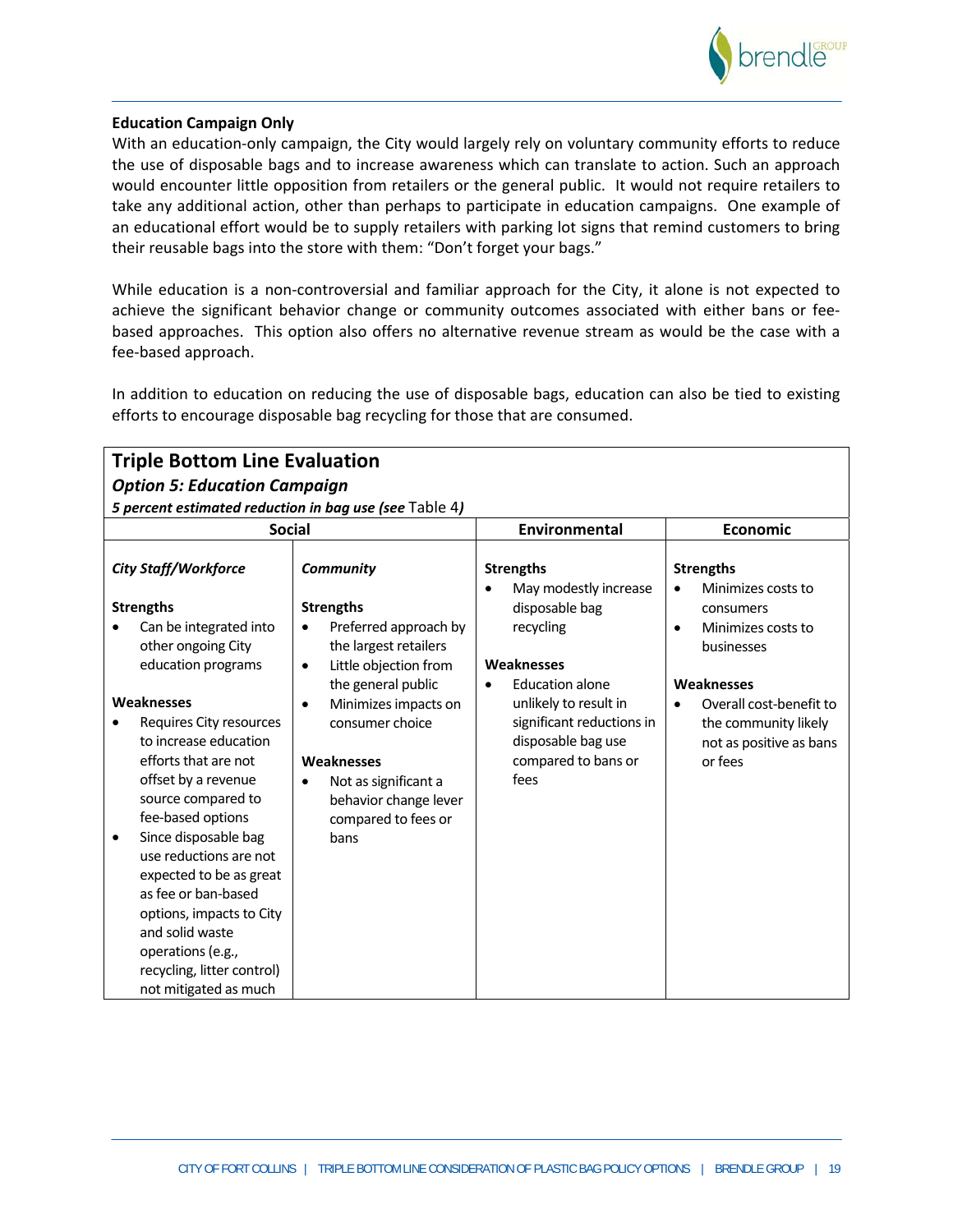

# **APPENDIX A: REGIONAL REUSABLE BAG SUPPLIERS**

- Eco Mountain LTD, Golden CO, http://www.ecomountainltd.com/
	- o Donates 1% of netsalesto environmental conservation, education, and research organizations
- Reusable Bags Depot, Denver CO, http://www.reusablebagsdepot.com/reusable-shoppingbags.html
	- $\circ$  Appear to do some manufacturing of their own bags, some distributing of other brands
- Mission Wear, Denver CO, http://themissionwear.org/products.html
	- o Expensive, but trendy up‐cycled and cotton blend bags
- Bonny Bags, Casper WY, http://www.bonnybags.com/shopping.shtml
	- o Local, but \$45 each; donates \$1 to World Wildlife Fund for every bag purchased
- Red Oxx, Billings MT, http://www.redoxx.com/market-tote/91039/product
	- o \$25 each